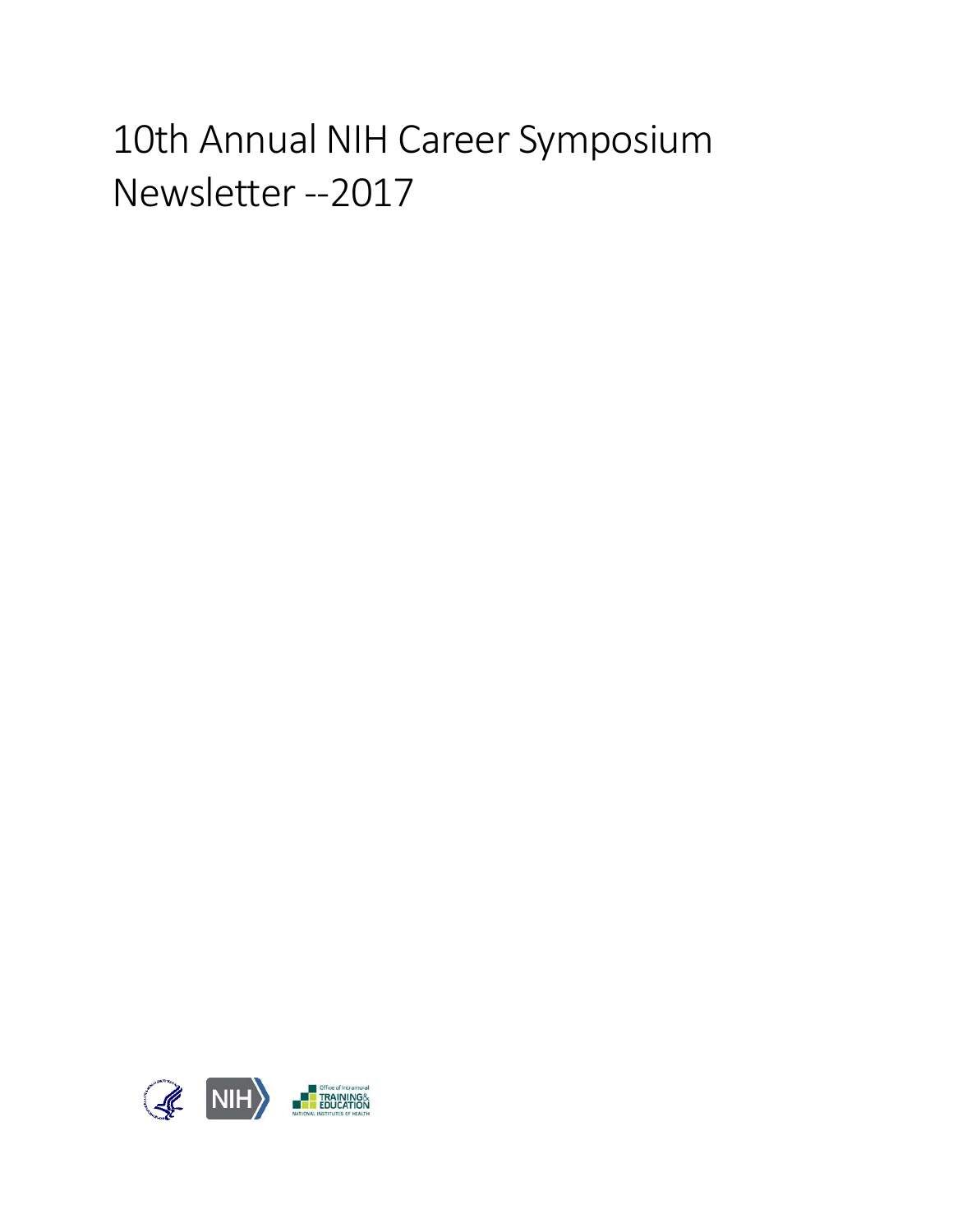# **10th Annual Career Symposium 2017**

On May  $11<sup>th</sup>$ , 2017, the NIH Office of Intramural Training and Education hosted the  $10<sup>th</sup>$  annual career symposium. The purpose of the career symposium is to provide intramural and extramural early career scientists with information to help guide their careers. This year, to celebrate the  $10<sup>th</sup>$ symposium, 98% of our panelists were alumni of the NIH training system. The panels represented the diverse careers available to scientists, from academia and industry, education and outreach, to government and policy to name a few. Panelists shared their job responsibilities, the moves they made to attain the career they wanted, and advice for hopeful job seekers. To review the symposium, we enlisted a group of volunteer trainees to attend and write a synopsis of the panels. We hope the advice contained in these write-ups provides useful information to you as you search for your future career.

The NIH Career Symposium Editorial Board: Emily Petrus (Team Lead) Sayantan Chakraborty Emilie Goguet Caeul Lim Laura Vachal Meining Wang Lok Sum Wong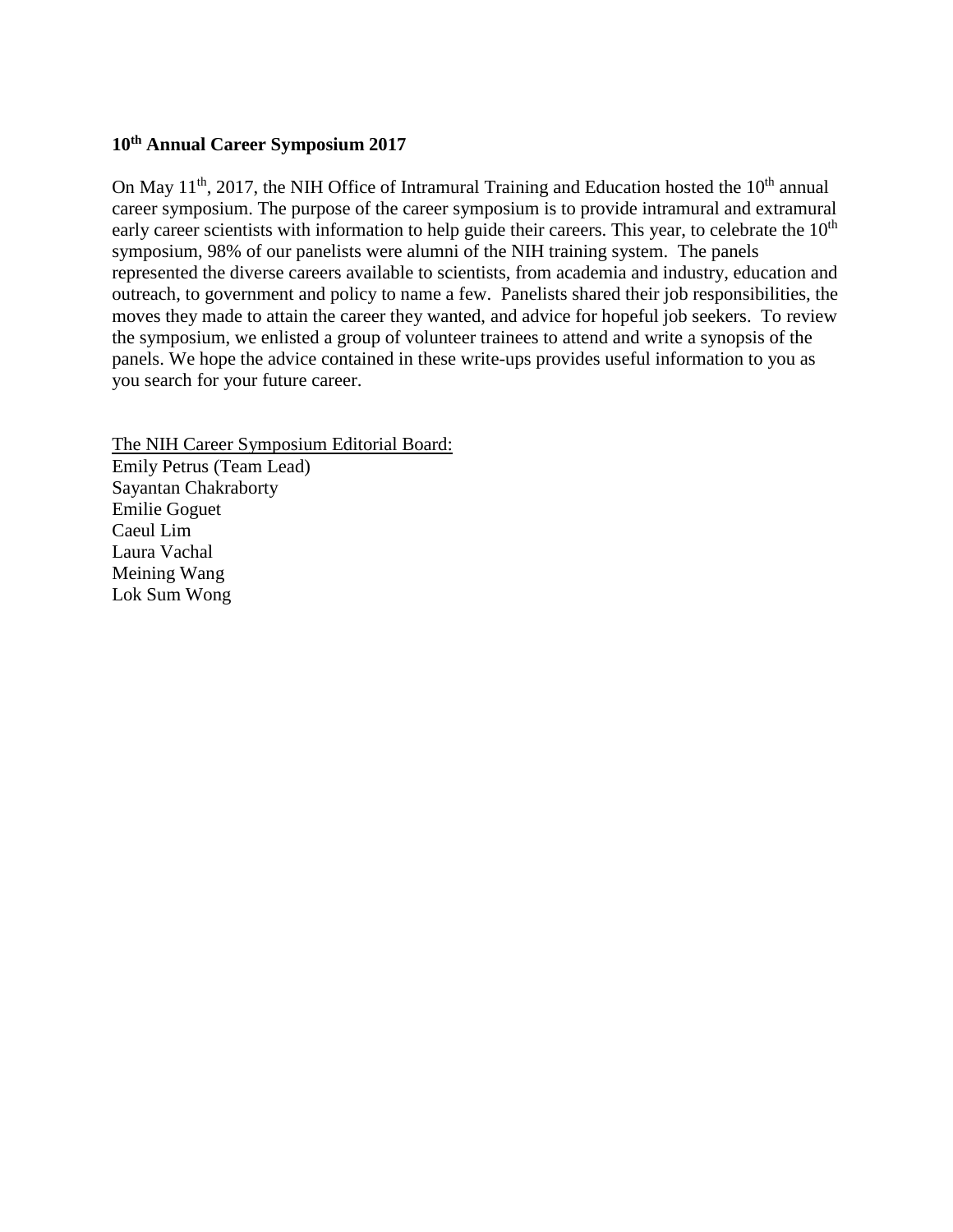# **Table of Contents**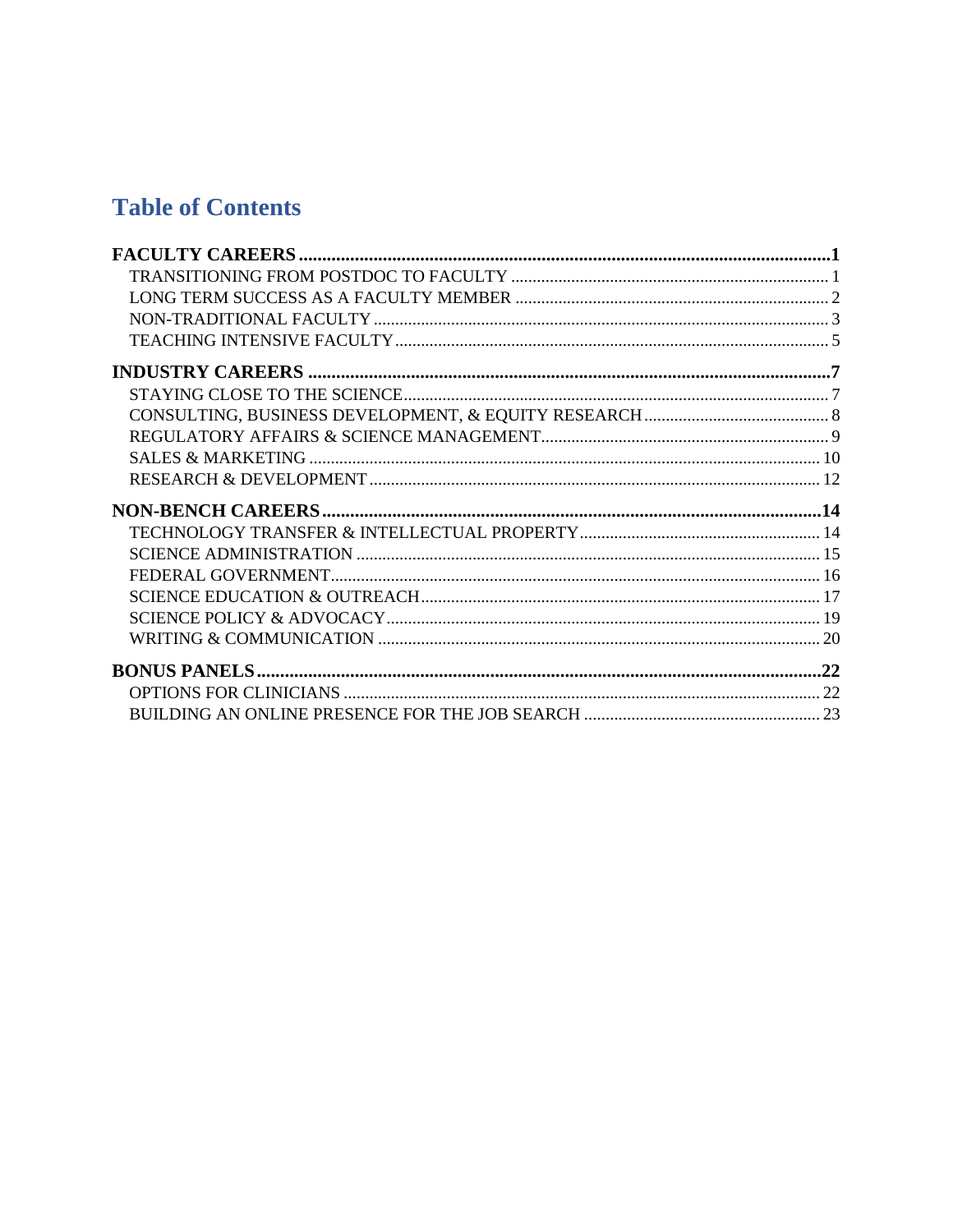# **Faculty Careers**

#### **Transitioning from Postdoc to Faculty Panelists:**

- Archana Dhasarathy, PhD Assistant Professor, Department of Biomedical Sciences, School of Medicine and Health Services, University of North Dakota
- David Soto Pantoja, PhD -Assistant Professor/Principal Investigator, Wake Forest University School of Medicine Comprehensive Cancer Center
- Cynthia (Cindy) St Hilaire, PhD Assistant Professor of Medicine, Division of Cardiology, Vascular Medicine Institute, University of Pittsburgh
- Ameer Taha, PhD Assistant Professor, Department of Food Science and Technology, University of California, Davis

NIH is a great place to prepare oneself for transitioning from postdoc to faculty positions because it provides a strong training environment which encourages people to develop all the skills required for pursuing an academic research career. In this panel, four faculty members from different universities and hospitals were invited to share their experiences and describe their day-to-day routines.

# *What are the strategies for transitioning from a postdoc to a faculty position?*

Per the panelists, the basic mantra is 'NETWORKING'. Postdocs need to identify the institutes offering faculty positions, get in touch with a mentor sharing common research interests, write grants, and draft a teaching portfolio. Having a faculty position involves managing both funds and personnel. Hence, apart from sound lab skills, one needs to focus and sharpen managerial and administrative skills as well. Another transition path is to simply apply to open positions and in your application, highlight the novelty of your work and why you are a great fit for the position and department. Ultimately, you will be invited for an interview based on your science and the potential to fund it. So, be sure to state in your application why your science is novel, important, and applicable to this particular position.

# *What are the pre-requisites to be considered while applying for faculty positions?*

The panelists provided a list of points they felt were crucial when considering applying for a faculty position:

- Have a sound track record of publications.
- $\overline{\phantom{a}}$  Select the institutes that offer the best opportunities for growth in research careers.
- Network with senior scientists and faculty members at conferences and symposiums and keep in touch with them.
- Draft a sound cover letter and prepare a good application package, as these documents are crucial in the selection process.

# *What are the strategies early stage investigators should use to meet career deadlines to set themselves up for success?*

According to St Hilaire, you need to discuss with your team's technical staff and postdocs the strategies that need to be adopted, revised, and/or implemented to attain your goals of publishing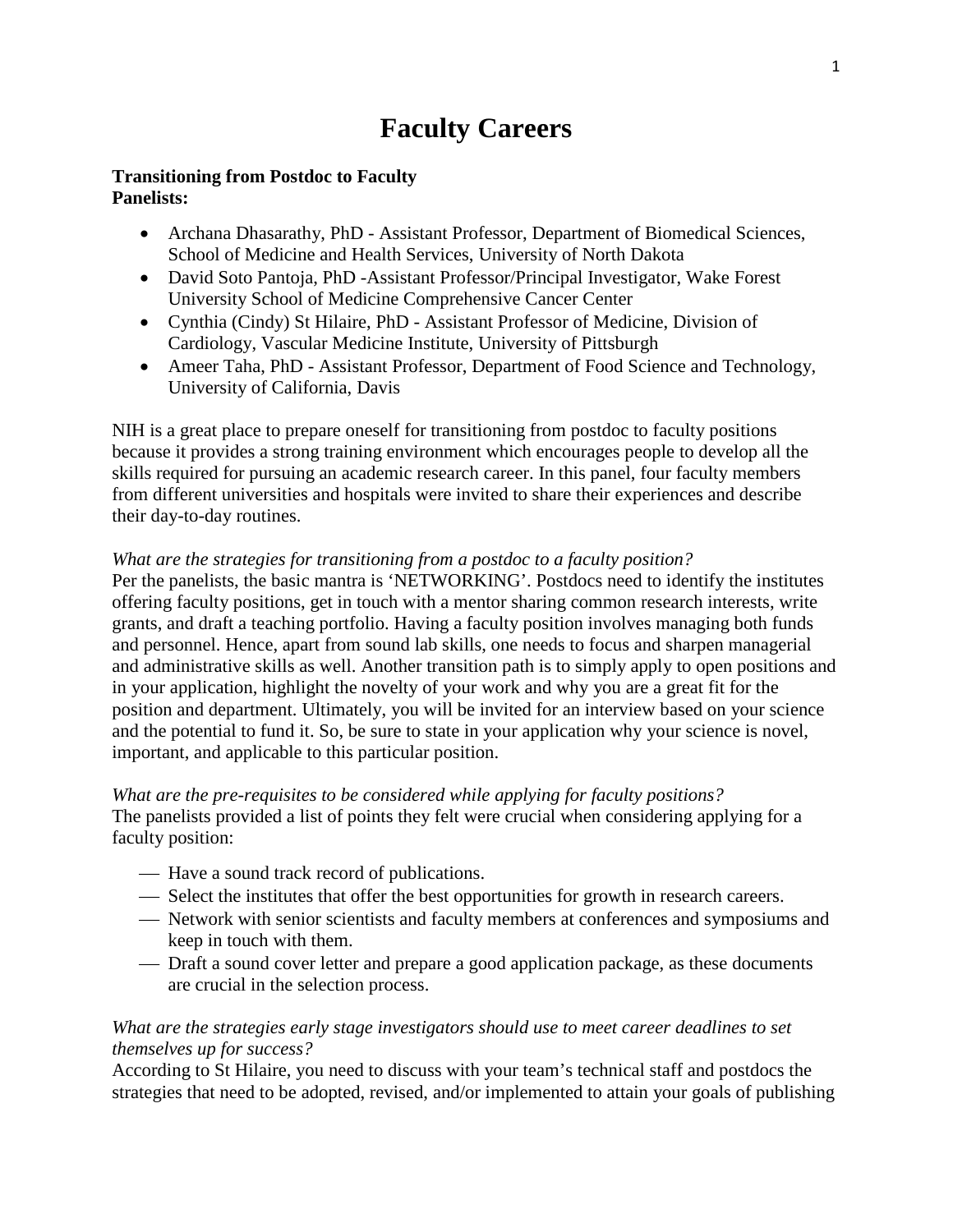and grant submission. Depending on your offer you may have between 3 to 7 years to "make it", thus, you need to know the benchmarks for your specific institution and then set deadline for the benchmarks. Your staff should also be aware of these deadlines so that they may plan and prioritize appropriately. Although you have a plan, a new faculty member should be open to new research ideas that could stem from a discussion or collaboration with a colleague. You also need to have long, mid, and short range projects that you can use for rotation students to draw people to your lab.

# *How can faculty members seek professional funding and plan their budgets?*

Soto Pantoja pointed out that a faculty member should be able to identify the funding priorities of funding organizations and check whether one's research interests align with any of those priorities. They should consider the grant application screening process and communicate sound, innovative ideas convincingly to the funding authorities. The budget needs to be planned in advance and the funds should be wisely allocated and utilized.

*Manju Bhaskar, PhD, is a Postdoctoral Fellow at National Institute of Neurological Disorders and Stroke (NINDS). She received her PhD. in Pharmaceutical Sciences at SPP School of Pharmacy & Technology Management in Mumbai, India, where she studied the formulation of aqueous suspension and pharmacological evaluation of Eclipta alba, Morinda pubescens and Withania somnifera for their neuroprotective activity. Her current research focuses on the mechanistic pathways of crosstalk between protein kinases in Alzheimer's disease. She is also a volunteer writer for the NIH Newsletter and an editor with the NIH Fellows Editorial Board.*

# **Long Term Success as a Faculty Member Panelists**:

- Sharon Milgram, PhD Director of OITE, former Professor at University of North Carolina, Chapel Hill (1994-2007)
- Erik Shapiro, PhD Associate Professor of Radiology, Physiology and Chemical Engineering, Associate Chair for Research, Department of Radiology, Michigan State University
- Bradford Wilson, PhD Faculty Member, Department of Genetics and Human Genetics, Howard University

For early-career scientists in academia, the main challenge is the transition from postdoc to faculty member, however there will be more challenges to face as scientists become established faculty members. This session gathered three scientists to discuss the steps they took to ensure their scientific survival. The messages each panelist conveyed to the audience can be broken down in to the following categories:

# *When you were a postdoc what did you do to ensure that you would succeed as a faculty member?*

The panelists varied in their response to how they prepared for their faculty jobs, but most agreed that challenging themselves and recognizing their passions and interests were important. Wilson mentioned that he initially wanted to break into industry, so he set a goal to learn a new technique every year. When this strategy lengthened the postdoc from a few years to many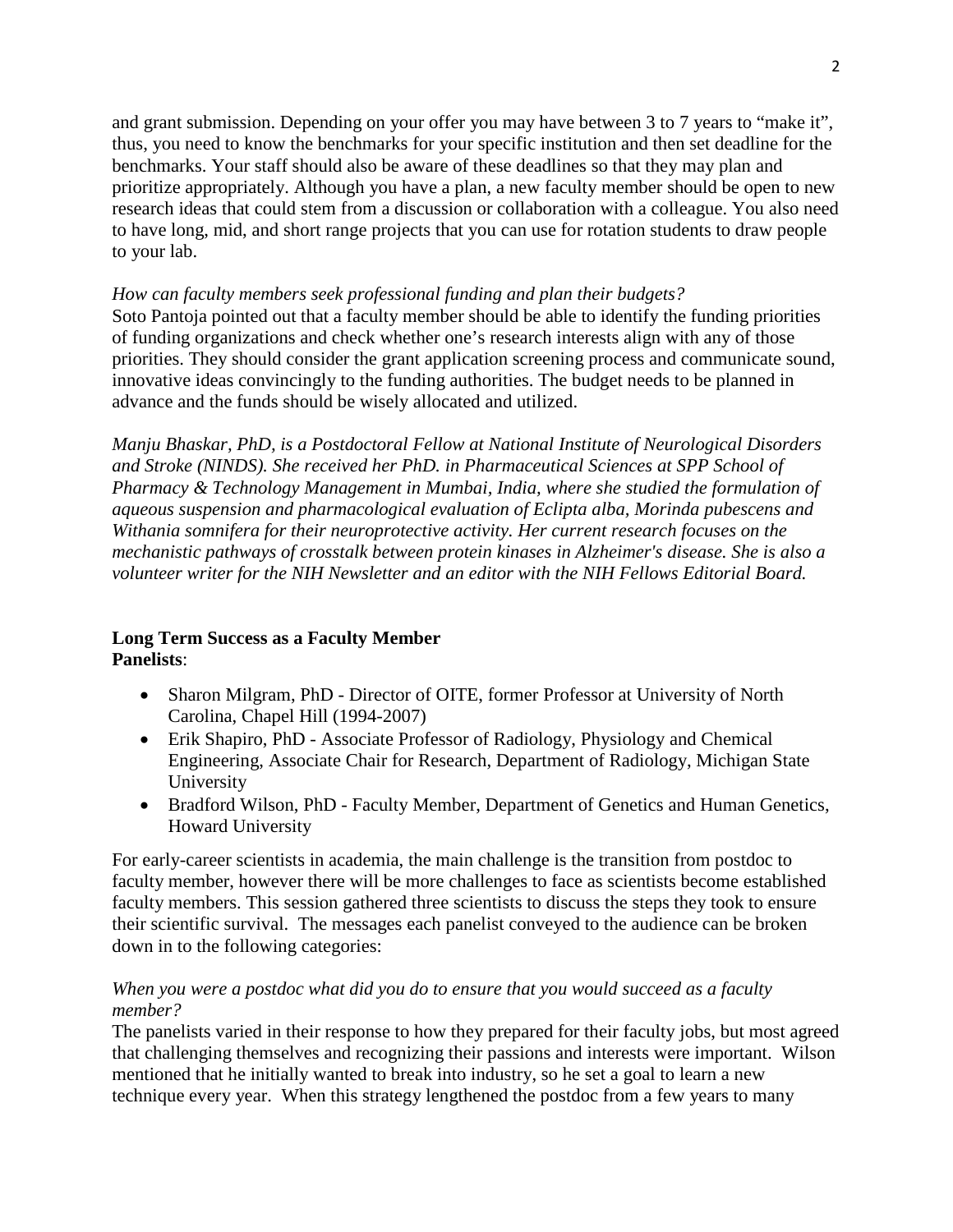years, he realized that he would be better suited for a career as a research faculty. Milgram realized that she enjoyed public speaking and that teaching would be a good fit for her passion.

# *What strategies for mentoring do you find works for your lab?*

The panelists collectively mentioned that finding students who fit the culture and research of the lab was an important priority. They also highlighted that giving trainees projects that have already shown some early success maintains long-term motivation. Finally, interpersonal skills were emphasized as key to fostering a successful lab. After having conflicts with a student, Milgram mentioned that retaining mutual respect is a crucial element in establishing a healthy mentor-trainee relationship.

# *How do you recommend establishing independence from previous mentors' work while not straying too far out of your field of expertise?*

The panel could see the benefits of both scenarios with Wilson agreeing that taking a spin on the previous mentor's project is a good idea for building a solid lab foundation. However, Shapiro mentioned that it is important to emphasize that you, as a new independent investigator, have the capacity for independent ideas and your career will not run on the fumes of your former lab.

*When you are hiring a new faculty member, how do you evaluate these applications?* Although faculty searches in theory are going to pick the best candidate, usually a department has already defined the profile of the person they want to hire. Some good advice would be to call the department chair or a search committee member and decide if you match the profile they're seeking.

*Camila Coelho is a visiting fellow from Brazil at the Laboratory of Malaria Immunology and Vaccinology (NIAID) and her main project is related to BCR sequencing in B-cells from individuals who are immunized with transmission blocking vaccines.*

# **Non-Traditional Faculty Panelists:**

- Nihal Altan-Bonnet, PhD Senior Investigator, Laboratory of Host-Pathogen Dynamics, NHLBI, NIH
- Julia Oh, PhD Assistant Professor, The Jackson Laboratory for Genomic Mutation
- Gabriel Parra, PhD Principal Investigator, Laboratory of Hepatitis Viruses, Division of Viral Products, Center for Biologics Evaluation and Research, FDA
- Tijana Talisman, PhD Assistant Professor, Department of Molecular Medicine at Beckman Research Institute, City of Hope Comprehensive Cancer Care

Have you always been interested in a career leading a laboratory, albeit in a different setting? This session featured four panelists who lead biomedical research labs at non-traditional institutions, such as government or private research institutions. As they shared their individual insights, a few themes emerged regarding what their jobs entail and how they obtained their positions.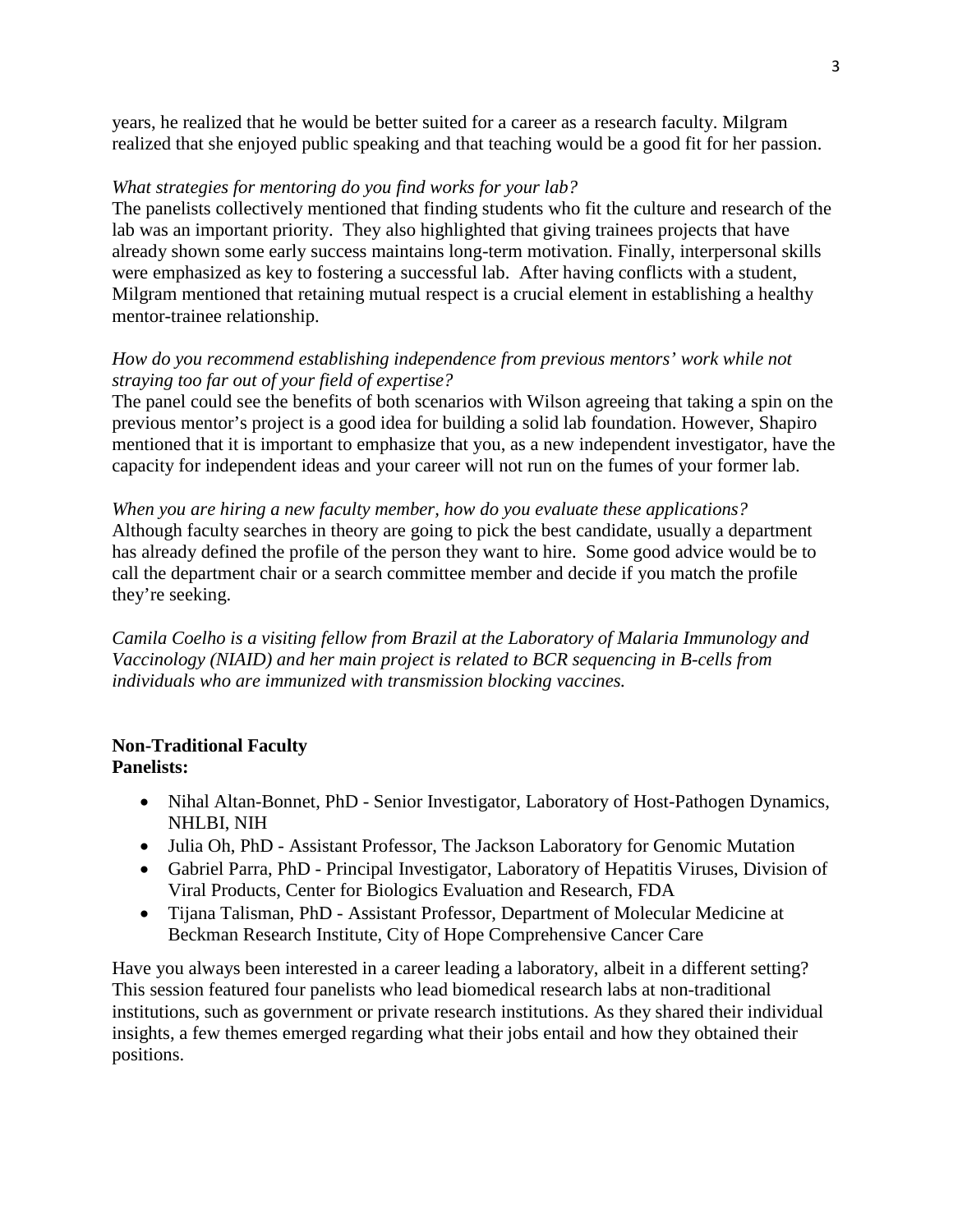#### *How did you enter this career track?*

All panelists described opportunities that arose while exploring the traditional university track. Parra, Altan-Bonnet, and Oh mentioned applying to academic and non-traditional positions. Altan-Bonnet and Jovanovic-Talisman both held traditional faculty positions before transitioning to their current institutions; they were principal investigators at Rutgers and University of Hawaii, respectively. Parra spent 2 years during his postdoc applying to more than 20 positions and applied for his current position through an advertisement on a society/journal's website. Similarly, Oh spent 6 months during her post-doc at NHGRI applying, mostly to Nature/Science/Cell ads and email alerts, while also making use of existing connections to attain her position at Jackson Laboratories. Altan-Bonnet emphasized using "back-channels" to determine hiring criteria by contacting faculty in the hiring department. Jovanovic-Talisman was hired for her position based on a collaboration that sprang from a presentation she gave at a meeting. Parra urged applicants to only apply to a few departments that suit them the best (i.e. less than a quarter of those for which they are eligible) as "Fishing isn't going to get you anywhere," he said. Jovanovic-Talisman urged applicants not to be tempted to accept offers where there are red flags, such as stories of deserving researchers not getting tenure or drama within the department.

#### *What made you a successful applicant?*

The panelists emphasized high impact publications and prior funding awards as the primary desirable resume items. Parra thought the lack of a K99 grant would hurt his chances for university positions more than his chances for non-traditional faculty positions. He said that the best one can do is prove that they are "ready to run", demonstrated by a thoroughly prepared application and stellar interview. Oh recommended tailoring the job talk for each interview, for example, highlighting the use of novel technology that might interest that department. Parra described an interview where his research talk was very close to the specific research topic the panel desired.

#### *What are some alternate funding sources?*

Most university professors mostly cover their research from NIH extramural grants, but this was not always true for the non-traditional faculty panelists. All four of the panelists listed in-house funding as a good source of income, such as philanthropic funds from donors and institutional revenue from investments, patents, and/or sales. For example, Jackson Laboratories generates revenue from their mouse strains, but is technically a non-profit because the funds are invested in their own research; City of Hope receives revenue from patented technology. Furthermore, the speakers mentioned being eligible for foundation and NSF grants. Parra mentioned that although the FDA has smaller starting packages than the NIH (to the best of his knowledge), none of that money is spent on core facilities such as microscopy or animal handling, which are performed free of charge in-house.

#### *How different is the competition, evaluation, and tenure structures in such institutes?*

The institutions described by our panelists were clearly different from how traditional academic universities are structured. For example, in Parra's case he will receive 6 years of guaranteed support, and the tenure decision of the Board of Scientific Committee will occur after that 6-year period. In contrast to NIH extramural study sections, Altan-Bonnet and Parra described the review processes at the NHLBI, DIR, and FDA, conducted by a panel of external researchers,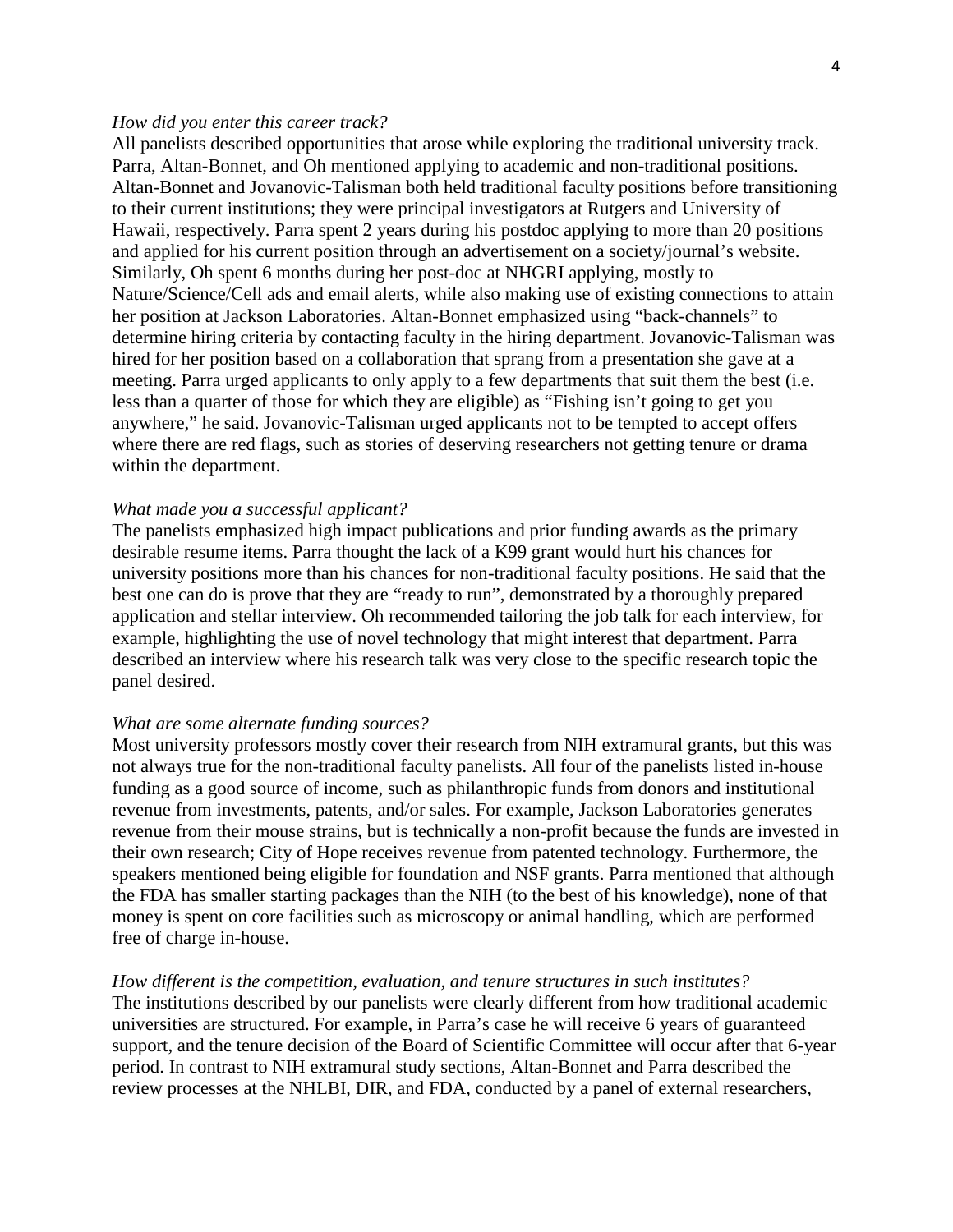based on track record as well as an oral presentation, with only about a quarter coming from a written broad/rough proposal. Oh described her in-house peer review at JAX, where one can talk with their CEO directly about awards, renewals, and promotions. Thus, in both government and private sector, the investigator gets the opportunity to defend their ideas in-person to their evaluators. Although tenure structures were either absent or were structured differently, Oh urged the audience to consider that "even if you have tenure [at a university], what are you going to do if you can't fund your research?" Overall, the salaries of principal investigators in our panel were comparable to those of university professors, within the range of \$80K to \$125K annually.

### *What are the other responsibilities beyond research?*

The amount of time spent teaching trainees in the lab and students in the classroom varied greatly between panelists. Oh has a joint appointment with their in-house university, while Jovanovic-Talisman voluntarily handles teaching responsibilities comparable to that of university professors. Altan-Bonnet trains mostly postdocs in the lab, and Parra does relatively little teaching. Since Parra is at the FDA, he has the added responsibility of serving as an expert for reviewing FDA applications, which requires one month per application, during which very little research is possible.

Is running a biomedical research laboratory your goal? If so, then think about the research that excites you the most. Is it the logical next step for your field, or an offshoot into the unknown? If it is the latter, then expand your search to include non-traditional institutions and consider applying to those that suit your personality and goals.

*Beverley M. Rabbitts, PhD, is a postdoc in the NHLBI, studying the molecular regulation of bioenergetics. She hopes to combine her passions for live imaging, enzyme kinetics, and model organisms in her future research lab, while continuing to communicate about science and science issues to a broader audience.*

#### **Teaching Intensive Faculty Panelists:**

- Hadley Bergstrom, PhD Assistant Professor of Psychological Science, Vassar College
- Suman Mukherjee, PhD Assistant Professor, Bunker Hill Community College
- Sara Pistolesi, PhD Lecturer, Iowa State University
- Anca Segall, PhD Professor of Biology, San Diego State University
- Petra Tsuji, PhD/MPH Assistant Professor, Towson University

A career path in academia that emphasizes teaching is an often-underappreciated option available to NIH postdocs and postbacs. Five faculty members with a breadth of professional backgrounds, each with current intensive teaching and lecturer positions, discussed the advantages and considerations integral to this path.

The panelists repeatedly emphasized the importance of gaining some teaching experience, not only to serve as a sort of litmus test for your suitability for the field, but also as an essential component of a competitive CV for a teaching position. Moreover, these experiences allow you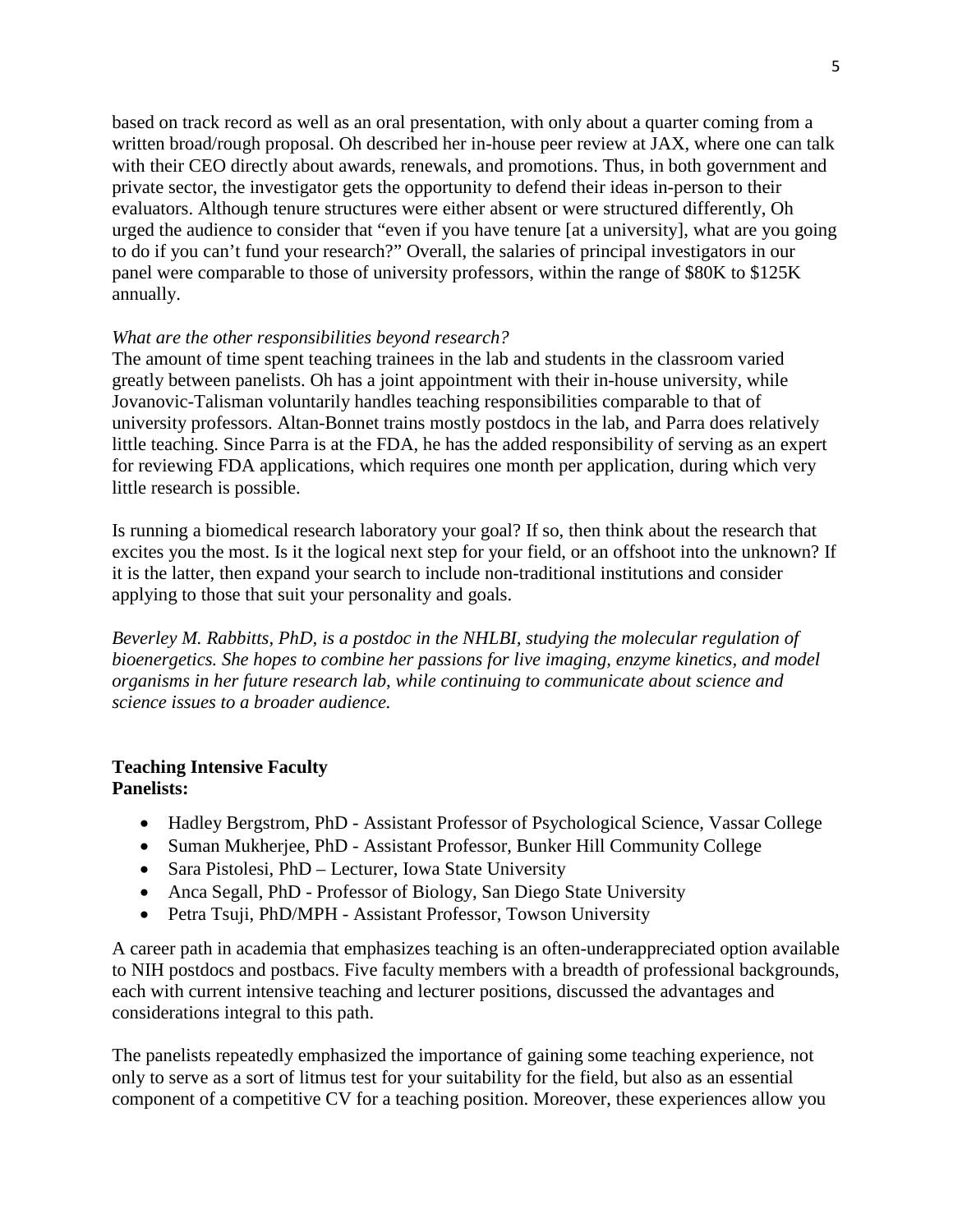to craft a teaching philosophy statement- an almost universally required component of most faculty position applications. Segall mentioned that some opportunities can benefit the instructor and the students. For example, careful engineering of lab courses could provide teaching opportunities to students, and with hard work and luck, preliminary data for grants or publishable experiments. Many of these part-time positions are paid, so these are also opportunities to earn a supplemental wage. Often, community colleges (e.g. Montgomery College) are seeking adjunct faculty, especially during the summer months. The Foundation for Advanced Education in the Sciences (FAES) at NIH is regularly seeking instructors to teach graduate-level courses to NIH postbacs, postdocs, and others. These opportunities will help build seminar speaking skills for prospective full time educators. These part-time, adjunct, and temporary teaching positions are critical; not only do they directly provide relevant teaching experience, they also as means to extend your professional network.

Additional advantages of these positions are numerous. If you are at a smaller, teaching-oriented university, there is less pressure to constantly publish. And since these positions are often funded via "hard" money, you are still paid a salary independent of your publishing output. You often have more flexibility in your overall scheduling capacity, a point that was important to Pistolesi. She pursued lecturer positions to have more time to be home with her children. Built into the job description, you must interact directly with people from all spheres of academia: undergraduates in your courses and their respective TAs, student research assistants in your lab, and other departmental faculty to discuss curriculum development. It is a constant stream of personal exchanges, providing a dynamic that could be a selling point for many.

An important counterpoint provided by Tsuji and Bergstrom, however, is that depending on the university, many search committees still put significant emphases on prior research experience, regardless of the extent of teaching obligations the position entails. The general stance is that it is not possible for the university to teach you how to be a successful researcher in your field, whereas teaching skills can often be learned over time. There are still plenty of opportunities to write grants to support basic science and teaching research (e.g. science education active learning strategies). Both the R03 and R15 NIH funding mechanisms, aimed to support research at smaller universities, were frequently mentioned by the panel as the common grants they targeted. Though it is crucial to continue to foster a productive research career as a postbac or postdoc, pursuing a career as teaching intensive faculty member will give you the satisfaction of being directly responsible for the education and scientific development of the future leaders in STEM.

*Patrick Wright is a post-doctoral research fellow in the laboratory of Alan Koretsky in the National Institute of Neurological Disorders and Stroke. His projects involve the use of in vivo optical neuroimaging methods to study cortical function and plasticity in the mouse brain. He hopes to pursue research investigator positions or to work in federal science and health policy.*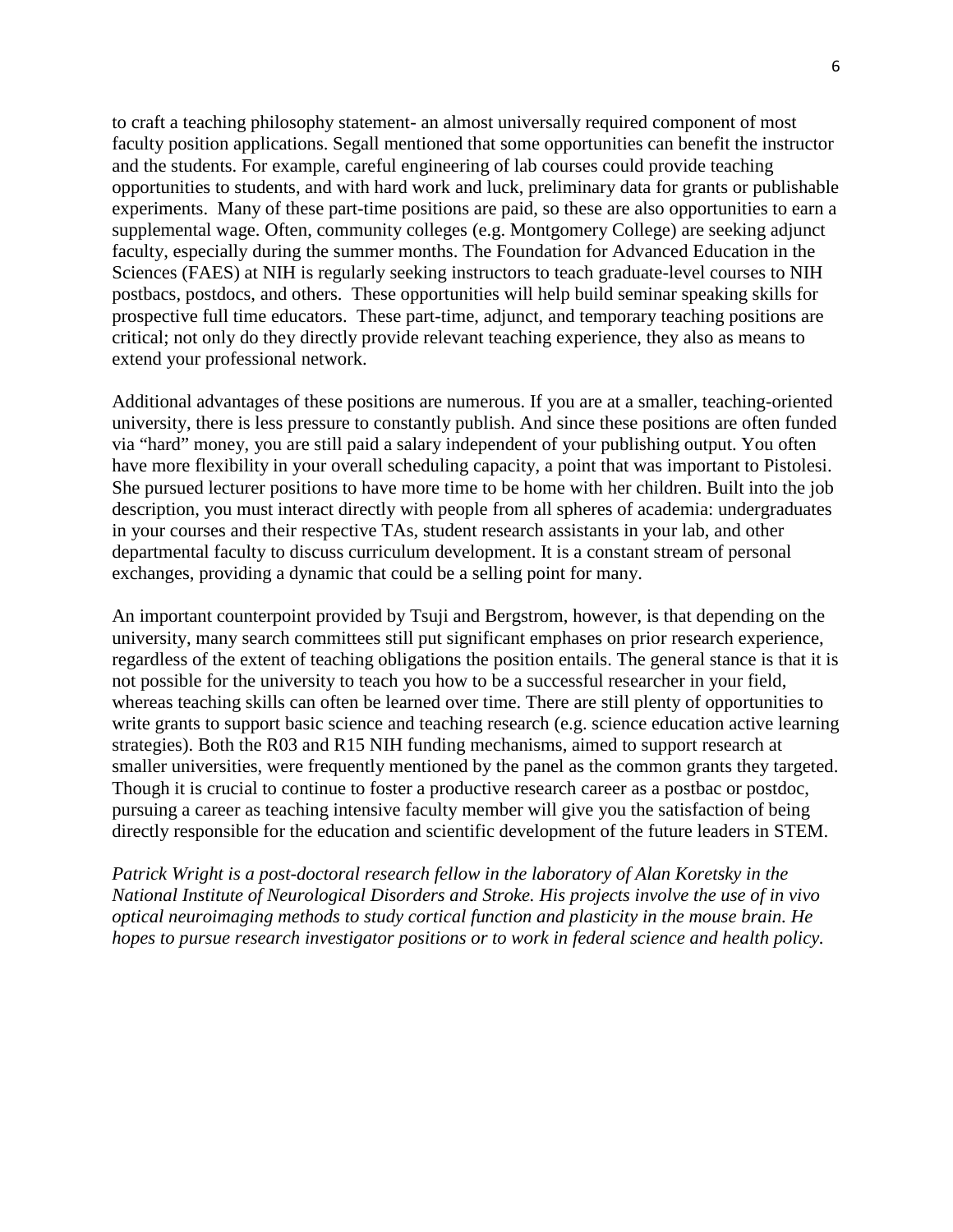# **Industry Careers**

#### **Staying Close to the Science Panelists:**

- Silvia Arredondo, PhD Staff Scientist, Center for Infectious Disease Research, Seattle
- Rebecca Berman, PhD Staff Scientist, Section on Cognitive Neurophysiology and Imaging, Lab of Neuropsychology, NIMH, NIH
- Ludmilla Kelly, PhD Senior Scientist at BioReliance
- Uri Manor, PhD Director, Waitt Advanced Biophotonics Core, Salk Institute for Biological Studies

For many scientists, a dream job is working at the bench; however, we often overlook some of these positions without realizing how close they are to this dream. A diverse group of scientists discussed with the audience their experiences working as scientists at the NIH or in private sectors.

Staff scientists in academic institutes are senior researchers that work directly with their Principal Investigators, but they generally have greater autonomy on projects and pursue their research independently. They mentor students and trainees, help write grants for research funding, collaborate with other scientists, and attend scientific meetings to discuss their work. These positions can provide a high level of job security with guaranteed funding and salary. In industry, these roles have a similar job description and scientists there can have the power to decide which projects to accept or reject.

Manor gave some insightful advice, "Read the job description and if you love doing what is in the description, apply for it. You must be prepared for everything from managing to networking with experts in your area and being confident that you can do the job." Berman mentioned that the OITE office provided excellent counseling to determine her best career fit, which led her to seek a staff scientist position within the NIH. Arredondo pointed out the importance of perseverance stressing that "job hunting takes time; it can be three, six or even twelve months." Kelly stated she often notices someone with broad scientific knowledge tends to prevail in industry noting that "you have to understand what the company is asking for and you have to sell yourself to fill that need." Furthermore, Berman and Arredondo emphasized that "Networking is very important to build the next step for your career."

As a concluding remark, Berman emphasized that we should highlight our experience at the NIH, which can be used to showcase our excellent training. As NIH is one of the largest research centers, we should be proud to be part of this well-known research institute and take advantage of the opportunities that this place has to offer.

*Jennifer Casiano-Matos is a Predoctoral candidate at NIAID/NIH, and her research focuses on unraveling the structure and activity of Chikungunya Virus nonstructural polyprotein. Her passion for research and communication prompted her to be a writer for the iJOBS Program at Rutgers University; her aim is to find a leadership position which she can promote science to a broader audience.*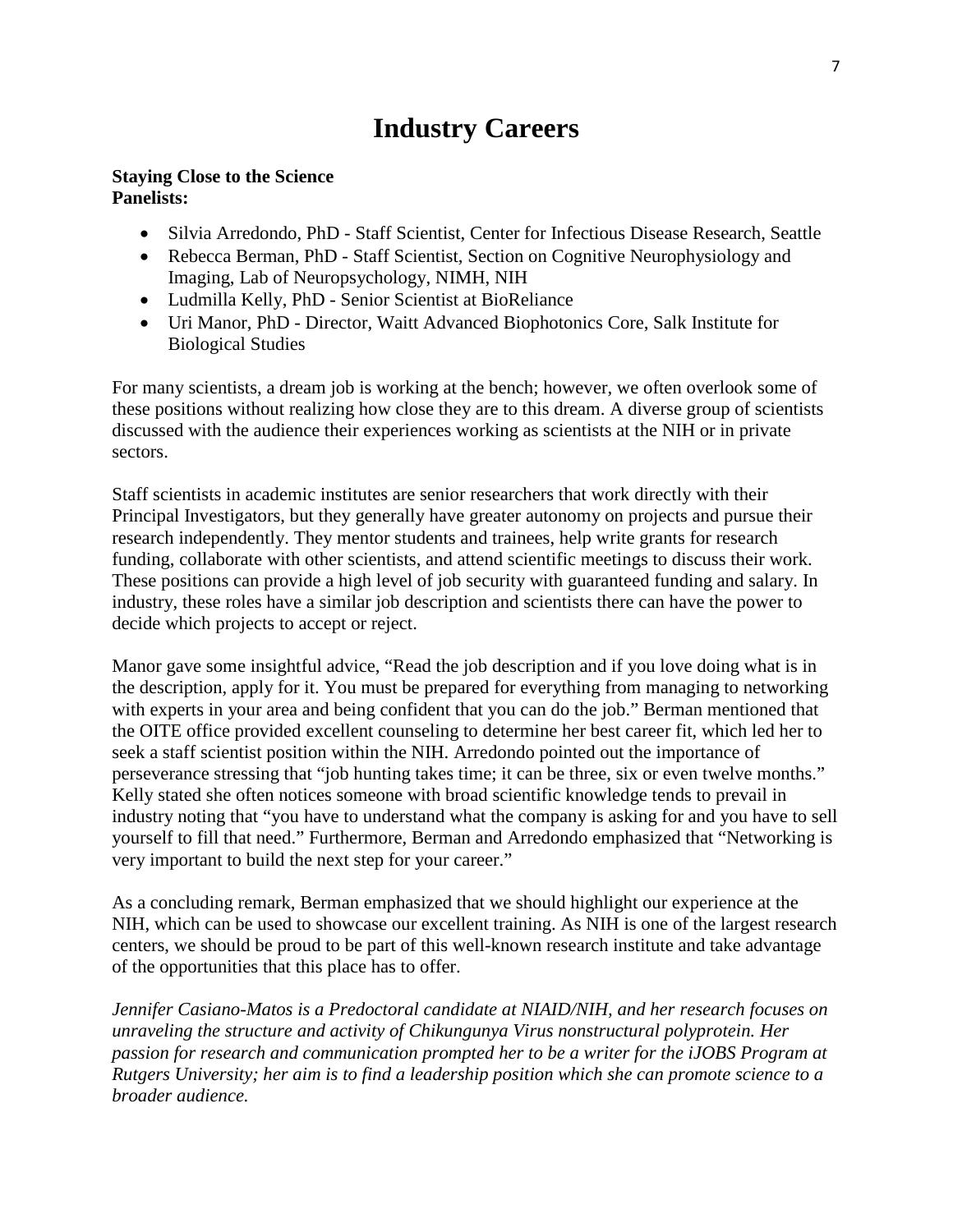### **Consulting, Business Development, & Equity Research Panelists:**

- Gabriel Eichler, PhD Founder and Managing Director, Oak Health Partners
- Grace Ha, PhD Technology Consultant, Deloitte
- Yang Huang, PhD Senior Associate Equity Research, Citi Research
- Sebastien Maloveste, PhD Director, Business Development, GenVec

How does a science background stack up against a business degree in consulting? "A consultant who has a PhD and learns business is more valuable than a business person who learns science," said Eichler. It is a tough transition but for those who manage to do so, they are valuable asset for the company. In many cases, whereas you can learn a lot about business on the job or in a few months, it is an advantage to have the technical experience and background that is hard to learn. The leadership positions of most pharma companies have MBA as an optional degree, but list a PhD degree or an MD degree as an essential qualification. With that in mind, "Having scientific skills is undeniably a plus, but they alone are not enough to get you into a consulting company or equity research," argued Huang. Scientific skills can get you an interview but to go further, your resume must show your interest in business, consulting, or a related field.

Consulting is all about meeting people who are not just part of your consulting team but also clients from diverse fields. Thus, communication, confidence, adaptability, a desire to learn, and the ability to learn quickly are essential skills required for the job.

Having a strategy before venturing out for an alternative career is imperative. Research the profiles of businesses and people you want to work with and look for the qualifications required, catalogue skills that you have, and identify the skills that you need to acquire. If you wish to start a new company, bring on good advisors that compliment your weaknesses and blind spots. Do not juggle everything by yourself. Instead, be technically mindful and assign roles to other people responsible for the business structure, the maintenance of strong relationships with clients, etc.

Good communication skills are indispensable, where 'story telling is fundamental to a human being.' No matter what you tell a person, the most memorable aspect of the conversation is how you made them feel while you delivered the information. The better your elevator pitch, the better you will be at networking and creating meaningful connections. Moreover, your resume must show that you can work in a time sensitive environment while simultaneously coordinating complex research projects. If you can demonstrate how you communicate with different stakeholders in your complex research projects, that would be a key skill for not just equity research but for any top position.

Finally, networking is important in getting a job. All the panelists obtained their first jobs, if not all the jobs positions they have held to date, through networking. Your network is your insurance policy in the job market and the moment you begin your position. It is a resource that cannot be underestimated.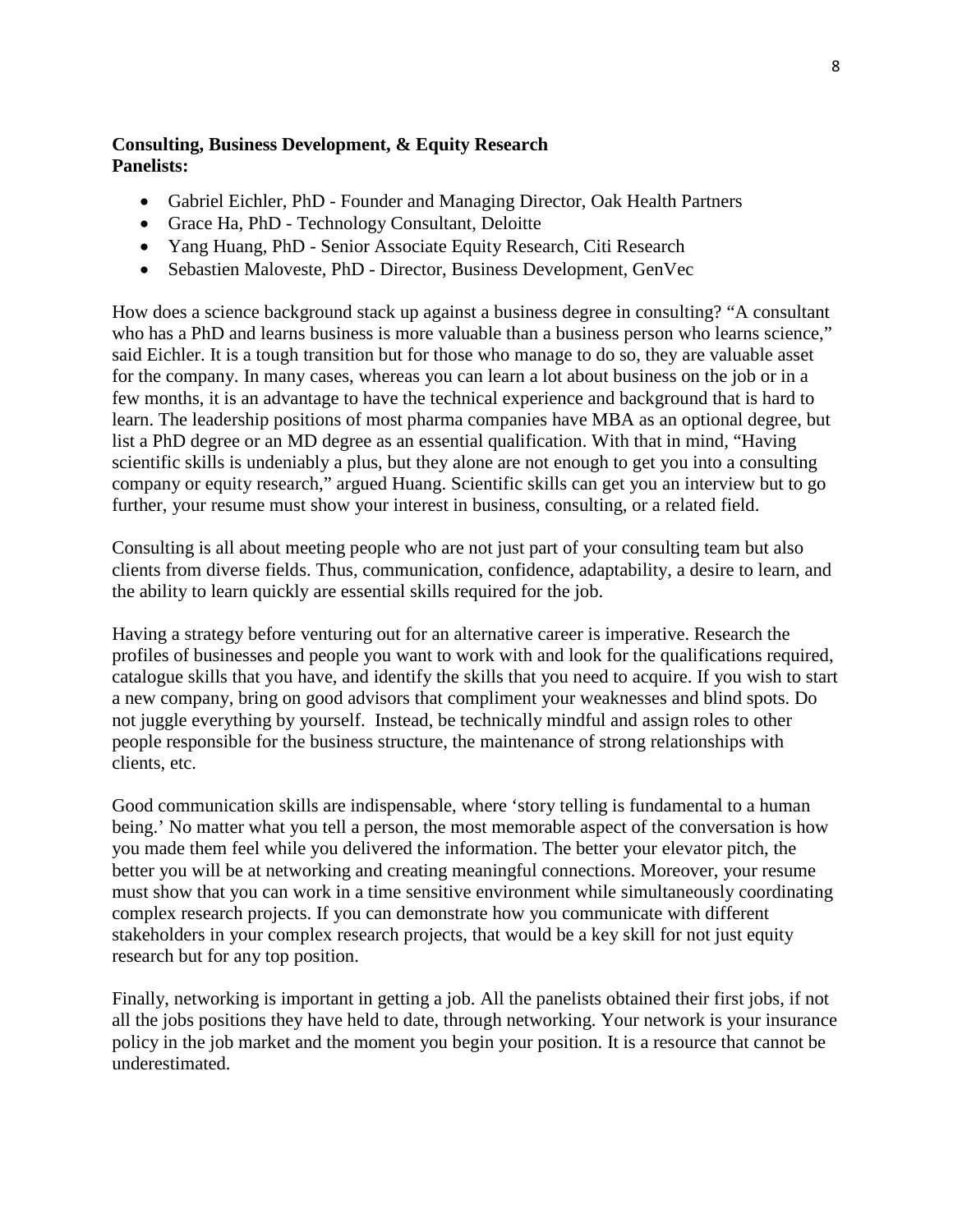*Shalini Tanwar, PhD, is a Postdoctoral Fellow at NIAID in the Laboratory of Immunology. Her PhD from National Institute of Immunology, India, involved the elucidation of unique roles of death pathways during development and differentiation of B and T lymphocytes. Her current research focuses on the intercommunication of T regulatory cells and myeloid derived suppressor cells in autoimmunity.*

# **Regulatory Affairs & Science Management Panelists:**

- Christopher Case, PhD Senior Scientific Administrator, Leidos Biomedical Research
- Dietrich Conze, PhD Director of Pharmaceutical Development at ChromaDex, Inc
- Jason Warfel, PhD Analystical Method Validation and Technical Transfer Lead at Bristol-Myers Squibb
- Corinne Zeller-Knuth, PhD Senior Medical Information Scientist at Fresenius Medical Care North America

For those interested in performing feasibility studies and research evaluation for companies to fund products, while balancing product marketing within legal boundaries, a career in regulatory affairs and science management might be the right fit. Christopher Case chose his career path because he did not want to be limited to one science problem and preferred to use "diversity and variety to achieve scientific goals."

So how do you get into regulatory affairs? Interestingly, all the panelists came from very diverse backgrounds, and like many recent PhD graduates, assumed an academic future. As time progressed, they ultimately decided to pursue non-academic positions. As postdocs, some panelists performed informational interviews to determine career options that interested them. Three out of the four panelists utilized their networks to access their job opportunities, while the fourth panelist applied online cold-call style. When asked "how do you get the job without any experience?" many of them pointed out simple methods that help them select applicants for interviews. Dietrich Conze suggested "knowing the lingo and tailoring your resume to the job" to help the company understand how you fit in. All panelists agreed that PhDs need to extrapolate their academic skills to a broader skillset and loosely interpret "experience". Case suggested taking relevant classes or seminars to highlight on your resume, which would also feed into "knowing the lingo". Ultimately, it comes down to packaging your experiences and collaborations to sound relevant to what many hiring managers want.

Now that we know how to delve into regulatory affairs, what is your role once you're there? There is no simple answer. Each panelist had vastly different experiences from their positions – but there was one common thread. The panelists agreed that their days are a "mixed bag", and their everyday goals vary depending on the needs of the client and company. They have all performed the following tasks at some point:

- interfacing with the commercial side of the company and multiple quality control and regulatory groups for method development and validation
- substantiating claims and supporting the development of new products
- researching potential company investments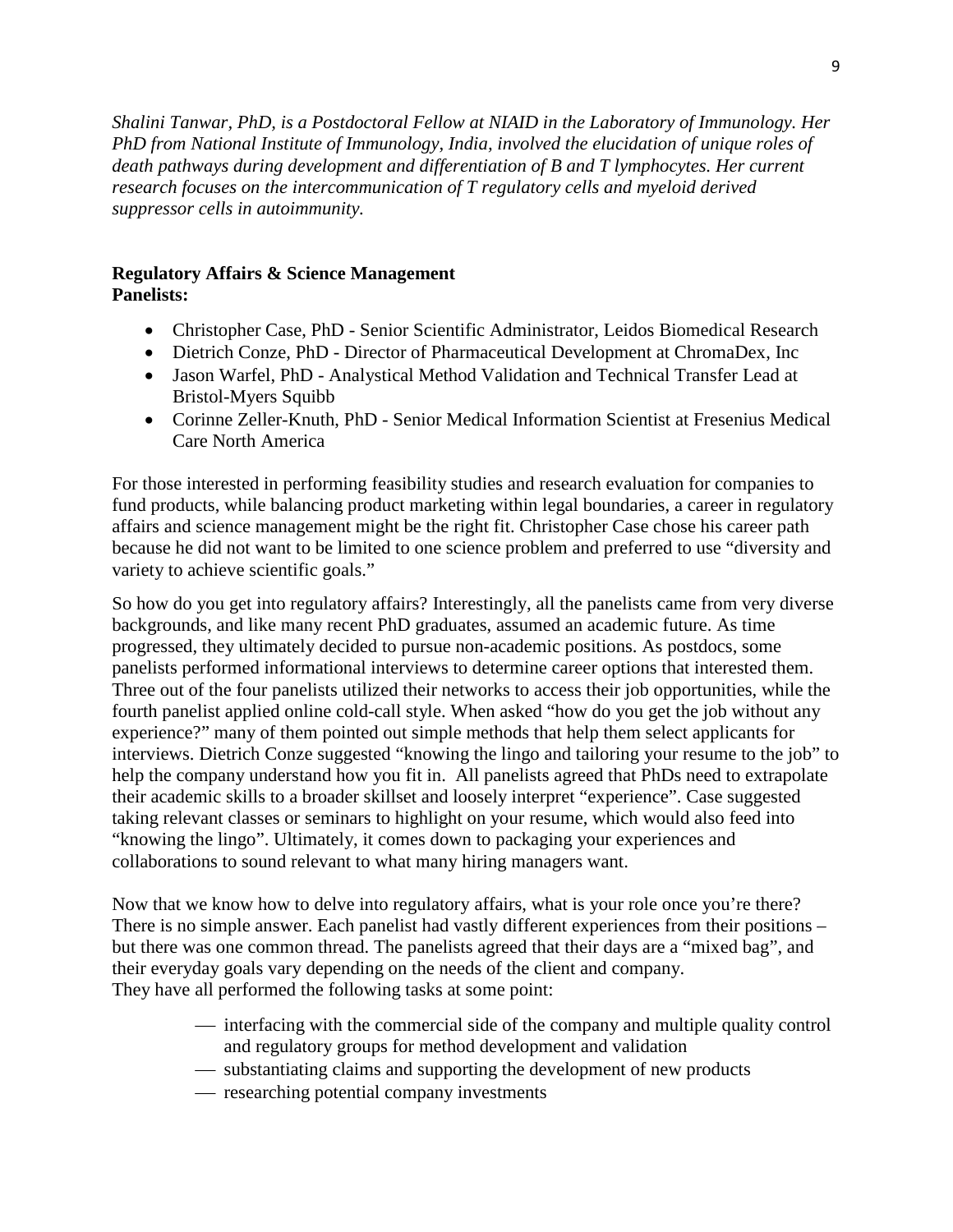- developing education for healthcare providers and promotions within federal guidelines
- designing studies to ensure federal requirements are met while also accurately testing the product
- researching companies and products for risk determination prior to acquisition

The panelists also discussed an important skill required for a successful career in regulatory affairs – the ability to learn. They felt that the thinking skills acquired during the PhD provides insight into various processes, and ultimately, taught them how to learn. Zeller-Knuth emphasized this by describing her experience in learning topics not related to her PhD studies and had never encountered prior to her career. Each panelist stressed the importance of learning from mentors through observation and critiques, which allowed Warfel to hone his writing skills by developing different writing styles. While not specifically discussed, a major skill all the panelists demonstrated was communication, as a significant portion of their day is filled with meetings, conference calls and emails, and interfacing with labs and clients.

Importantly, what would the panelists tell their former selves to better prepare for their career transition away from academia? They once again elucidated the importance of networking from unexpected networks (spouses and high school teachers) to common networks (coworkers and informational interviewers) and utilizing these networks you build. The panel also encouraged developing solid writing skills and suggested OITE training to hone writing style for content and keyword usage that tailors the document to specific audiences.

*Tara Capece, PhD, is an IRTA post-doctoral fellow at NIAID. She received her PhD in Immunology from University of Rochester in August 2016 and began studying the lasting implications of the tumor microenvironment on immune cells in April 2017.* 

# **Sales & Marketing**

**Panelists:**

- Mawadda Al-Naeeli, PhD Team Lead, Clinical Genomics Group, Illumina
- Jahda Hill, PhD Scientific Director, Dudnyk
- Yeong Sang Kim, PhD Technical Application Specialist, Biolegend
- Christopher McNabb, PhD Medical Science Liaison (MSL), Bayer

Smiling and engaged, the panelists kicked off the session with a brief introduction of their background and how they transitioned into sales and marketing. Hill highlighted her role in developing and producing materials for pharmaceutical representatives, while McNabb explained his role representing Bayer in various scientific capacities from conveying to clinicians the scientific advances at Bayer to the type of travel he does as an MSL. Al-Naeeli detailed her experience as a product transfer scientist and how she facilitates product advancement from the development stage to the implementation stage. Finally, Sang Kim discussed his chemistry training in Korea, his time at the NIH as an IRTA, and the technical support he provides in meetings for business development. The moderator then opened the floor for questions.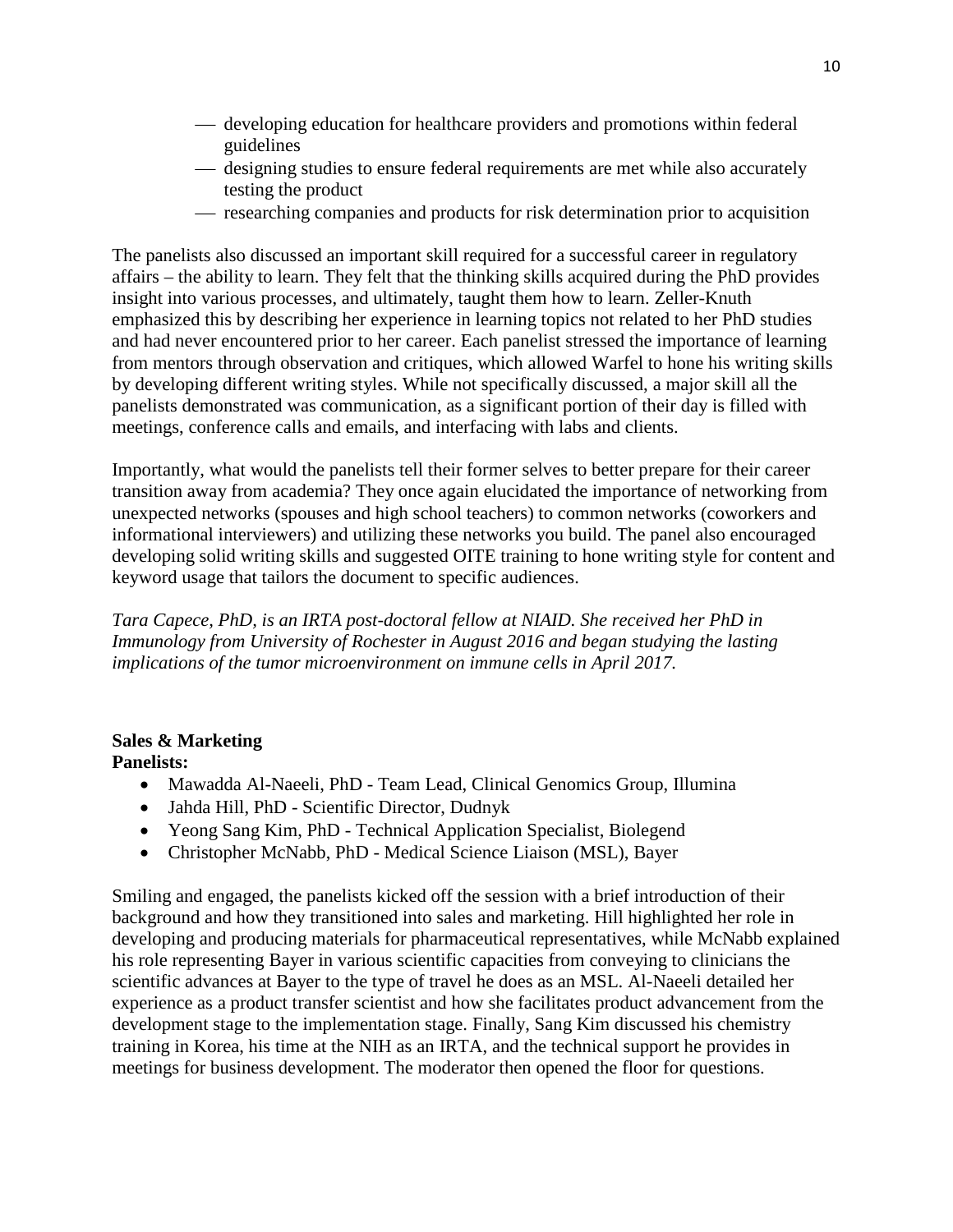#### *When in your postdoc did you start looking for a job and why?*

The panelists said they started looking for a career as soon as they realized that academia was not their path to tread, whether at the beginning of the postdoc or several years into it. The reasons for leaving the bench varied, but often involved boredom or disenchantment with traditional academic roles, a desire to stay in science without being involved with hands-on experiments, and a passion for science communication.

# *What did you do to identify your "dream job" and how did you make yourself marketable for that position?*

Making the switch to sales and marketing begins by identifying what aspects of a position you are most interested in. Informational interviews with people in positions you are considering and online resources like MyIDP, which helps match your interests with your abilities, are very helpful with this step. Next, it's important to focus on bridging gaps between what is missing from your resume and what you need for the role you're considering. You can improve your marketability through mentorship opportunities, courses offered by FAES, and developing your ability to organize and present science to a variety of audiences. Be aware, however, that sometimes you may have to take a pay cut or obtain additional certifications to gain necessary experience, but be confident and stick to your goal.

### *What was the application/hiring process like, including resume building, and how did you handle rejection?*

Applying for jobs is an iterative process and you need to be persistent to be successful. Each resume you submit, as well as any cover letter, needs to be geared towards the position you are applying for. This process takes time and effort, but it is important to establish a good quality template to make these quick modifications easier from the get-go. On average, job hunting via LinkedIn, recruiters, and company career posting sites takes about 6 months, with an interviewto-hire timeline of about 1-2 months. There are many interview rounds, which usually includes behavioral and in-person interviews with human resources, hiring managers, and direct supervisors. Any job hunt will involve rejection and Mawadda stressed the need to stay positive to help deal with these, with the panel agreeing that handling rejection gets easier the more it occurs.

Change is frightening, but panelists urged the audience to remain positive, be persistent during the application process, and always work towards your career goals. While communication skills and the ability to present scientific material to a variety of audiences are essential skills for success, maintaining adaptability to changing situations within a company or market are key for excelling in sales and marketing positions.

*Peter Cheney, PhD, is a first year CRTA Postdoctoral Fellow in the Developmental Therapeutics Branch of the NCI. He obtained his PhD in Biophysics and Biochemistry from RPCI/SUNY Buffalo where he characterized the mechanism of action of novel DNA intercalating small molecule anti-cancer compounds. His current research focuses on characterizing the mechanisms of action of novel topoisomerase 1 inhibitors entering phase 1 clinical trials.*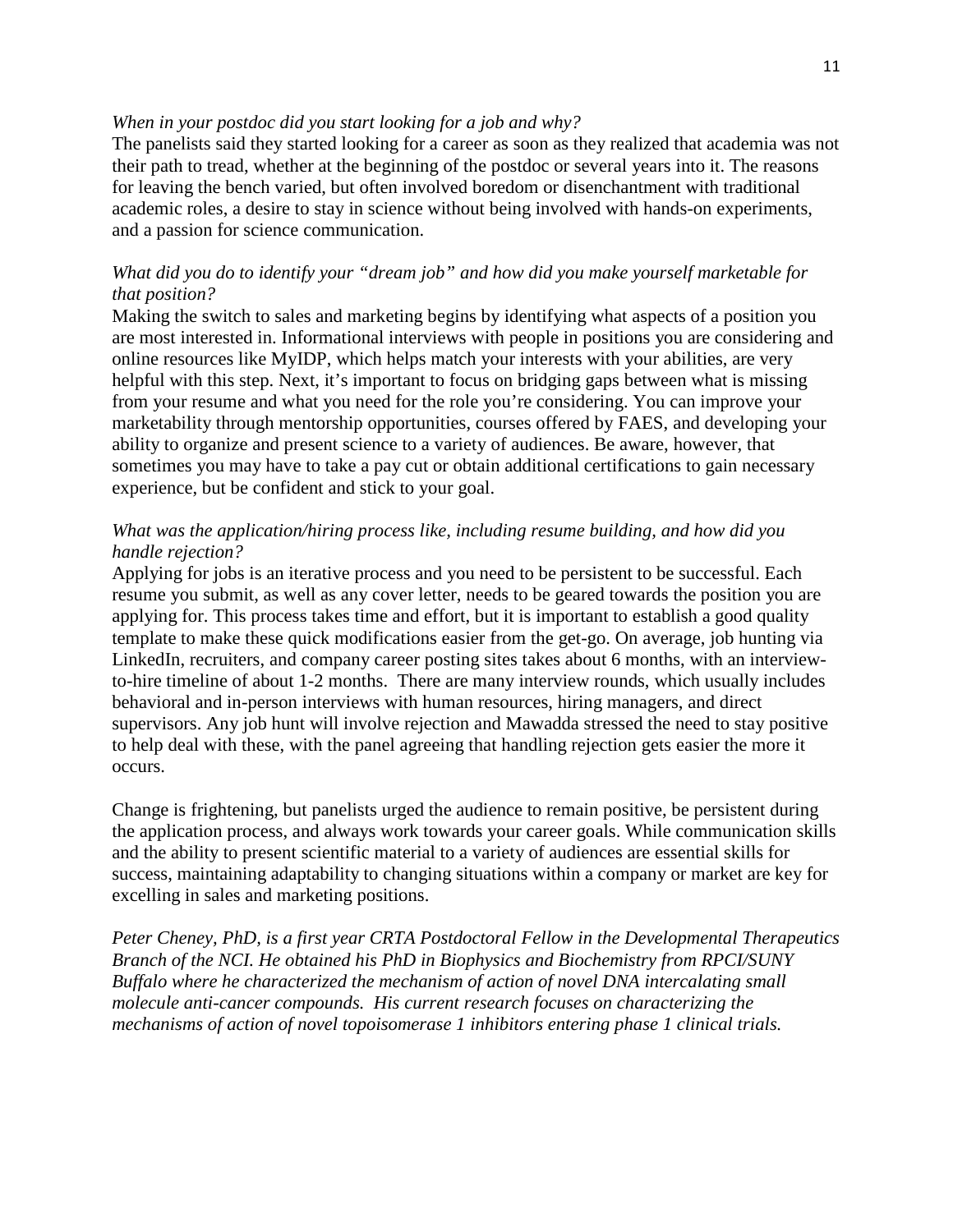### **Research & Development Panelists:**

- Nicholas Buss, PhD Toxicology Project Leader, Biologics Safety Assessment, MedImmune
- Yevgeniy Gindin, PhD Bioinformatics Research Scientist, Gilead Sciences
- John Simmons, PhD Director, Translational Science & Diagnostics, Personal Genome **Diagnostics**
- Molly Perkins, PhD Associate Director of Immunotherapy, Bluebird Bio
- Swati Mukherjee, PhD Scientist, Vaccine Business Unit, Takeda Pharmaceuticals

The panel on careers in research and development featured many former NIH postdocs who have established themselves in medium to large sized companies. The themes of discussion for this panel were: networking, communication, and technical skills that are essential to these industry careers.

The panelists emphasized that employers always look for a skillset, including hands-on experience with specific models and methods. The panel agreed that while most technical skills can be taught, communication and "fit" of the potential hire with the existing team is equally important. Not only are interpersonal skills essential for success in industry, you must also demonstrate high motivation and success while working under strict deadlines. The ability to communicate a complex story in a simple way is more valuable than publishing high impact papers. Finally, during the interview it is important for the candidates to come across as personable and confident.

The panelists who pursued a postdoc valued their decision because it helped them build connections and collaborations with academic labs while strengthening their existing skills. Numerous publications will not greatly influence recruiters as hiring managers are looking for candidates with specific skills. If you have already nurtured those skills during graduate school, then a postdoc will not necessarily make you more competitive. Those panelists who did not do a postdoc stressed that mentors can give advice on whether a postdoc will be a necessity.

A better work life balance found in industry than that of academia is something the panelists strive for. Due to the rapid growth of his company, one panelist was candid about the lack of work life balance, but he also mentioned that this was his choice. Nonetheless, all the panelists agreed that work life balance is valued at their respective companies. Supervisors do not want stressed employees as it decreases productivity. When comparing large to small companies, the panelists acknowledge that one may work more than forty hours a week due to a smaller workforce. Occasionally, the panelists do work on the weekends, but they all mentioned that this is not very often.

The panel also stressed on the importance of networking. Industry professionals are always eager to talk and network with potential employees. It's also helpful to remember that industry scientists may receive a reference bonus when they refer someone who's subsequently hired. One panelist stated that she recently hired two new scientists who had reached out to her through networking. It was easier for her to hire these scientists than it was to read through twenty resumes from strangers. All the panelists noted that an additional way to contact industry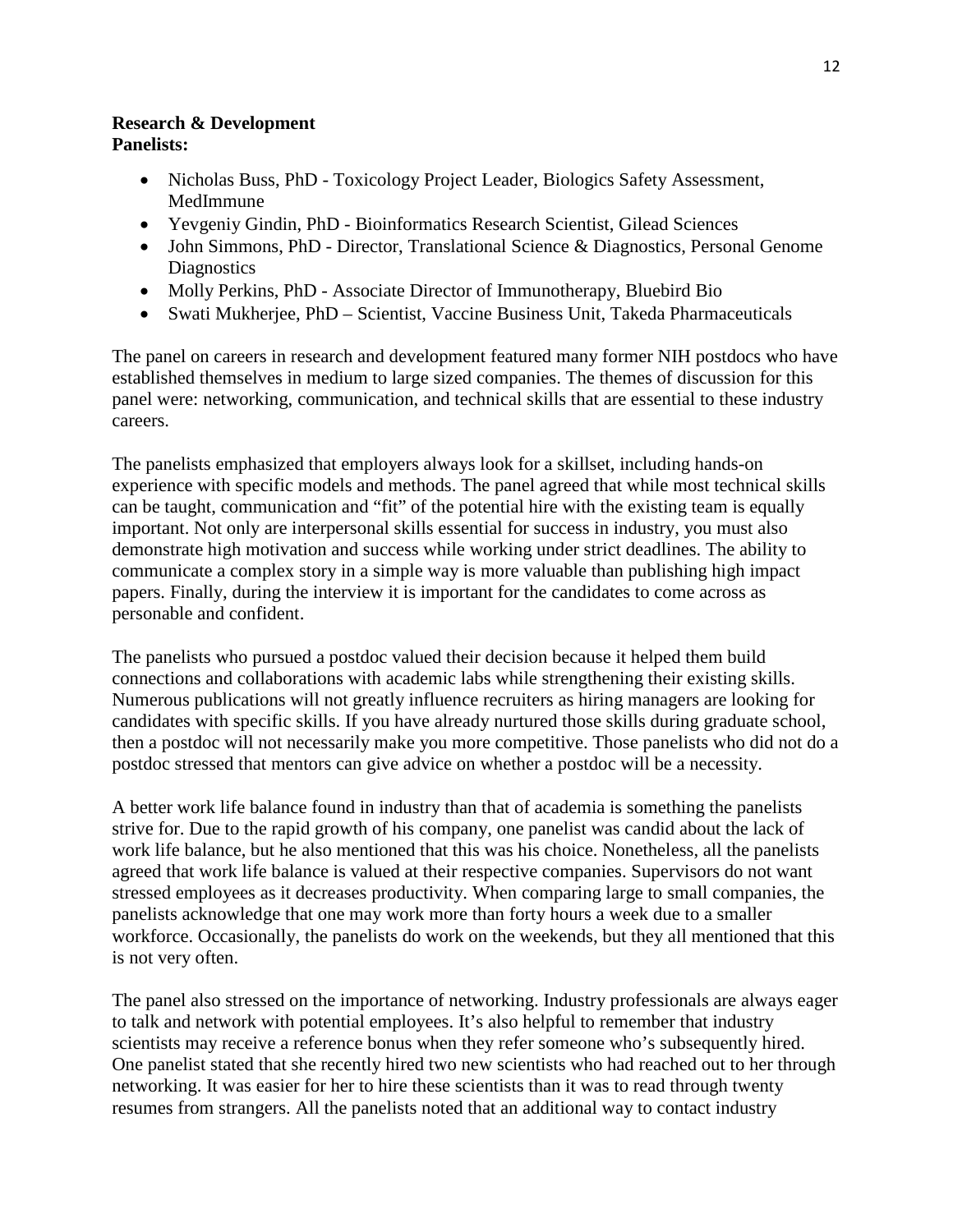professionals is by visiting their posters at conferences and following up with them on LinkedIn. The worst thing that can happen is they ignore you on LinkedIn, so you have nothing to lose from talking to industry representatives. LinkedIn was the panel's most utilized networking tool. As a take home message: make sure you have a LinkedIn profile with all your skills listed. Finally, keep in mind that hiring managers are looking for friendly people who can interact with others. Interpersonal skills are essential for research and development careers in biotechnology and pharmaceutical companies.

*Jennifer Symonds, PhD, is a postdoctoral fellow at the NIDCR and her research focuses on Fibroblast Growth Factor Receptors in developing salivary glands. She obtained her PhD in Cancer Biology from the University of Colorado Anschutz Medical Campus.*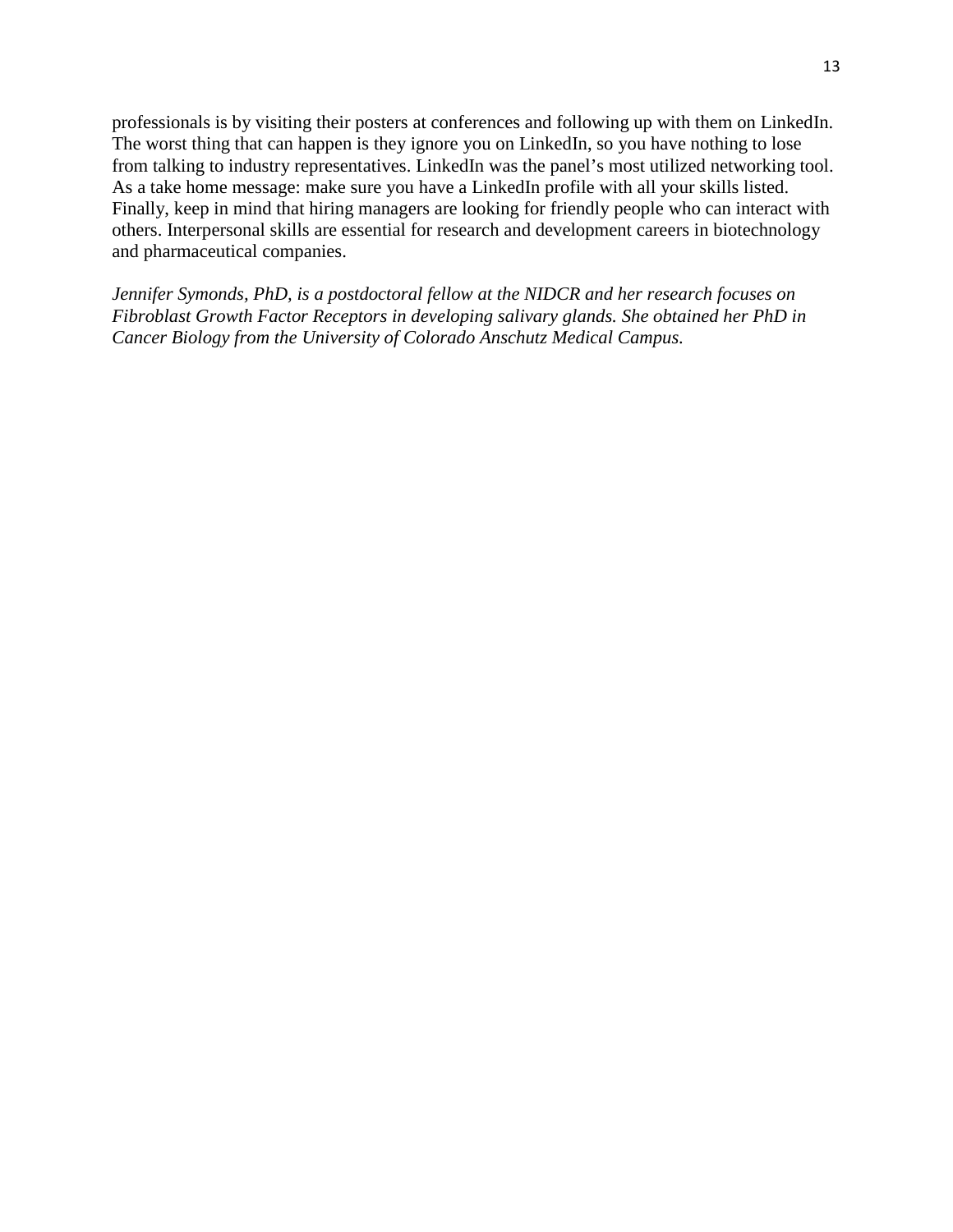# **Non-Bench Careers**

# **Technology Transfer & Intellectual Property Panelists:**

- Jason Warfel, PhD Analytical Method Validation and Technical Transfer Lead, Bristol-Myers Squibb
- Julie Wu, PhD Patent Examiner, United States Patent and Trademark Office
- Caren Petrie Aronin, PhD Patent Agent for Intellectual Property, Wilson, Sonsini, Goodrich & Rosati
- James Whittle, PhD Patent Attorney, WilmerHale LLP

Are you thrilled when you learn of an invention that is on its way to commercialization? The feeling of going through the details of a potentially impactful novelty can be sublime. A career in Technology Transfer and Intellectual Property (IP) will be the right fit for you if would like to play a major role in the commercialization of an innovation.

This year's panelists came from diverse backgrounds. Warfel chose his profession even though he missed the opportunity of obtaining experience in regulatory work while at the NIH. Wu and Petrie Aronin mentioned how they explored the OITE resources to improvise and leverage their skills. Finally, Whittle highlighted his will to follow his passion of prosecuting patents.

During the discussion, panelists debated whether a Juris Doctor (JD) degree is necessary for a career in the field of IP. James Whittle mentioned that since he was always interested in becoming a lawyer, he went for a JD. Plus, to practice as a patent attorney, one must have this qualification. To consider the financial aspect of the JD, Petrie Aronin added that law firms often pay for those courses when required and it is always an option to consider if an individual is already working at one.

Candidates often encounter the dilemma of whether they are well suited for the advertised job. To this, Warfel encouraged the audience to seek out informational interviews with as many professionals as possible, which would allow the candidates to gauge whether their interest overlaps with field. He also recommended courses offered by FAES about the functioning of technology transfer and IP. Wu chipped in with the suggestion of internships – the best place being the NIH Technology Transfer Office for NIH fellows. For those interested in patents, United States Patent and Trademark Office and other law firms also provide such opportunities. Petrie Aronin emphasized the importance of transferrable skills that all scientists possess – writing, technical knowledge, interpersonal skills etc.

Transitioning from the bench to a technology transfer or IP-based career is not straightforward. It involves proactive preparation beforehand. Wu recalled that when she decided against pursuing an academic career during her postdoc, she started employing resources that could help her leverage her resume and secure a job as a patent examiner. Petrie Aronin made full use of the OITE resources for informational interviews. She contacted NIH alumni and networked ardently. Whittle started preparing for his LSAT and the patent bar during his postdoc. Choosing a career based on a geographical preference is also something that candidates should consider, especially if they have a family, said Warfel.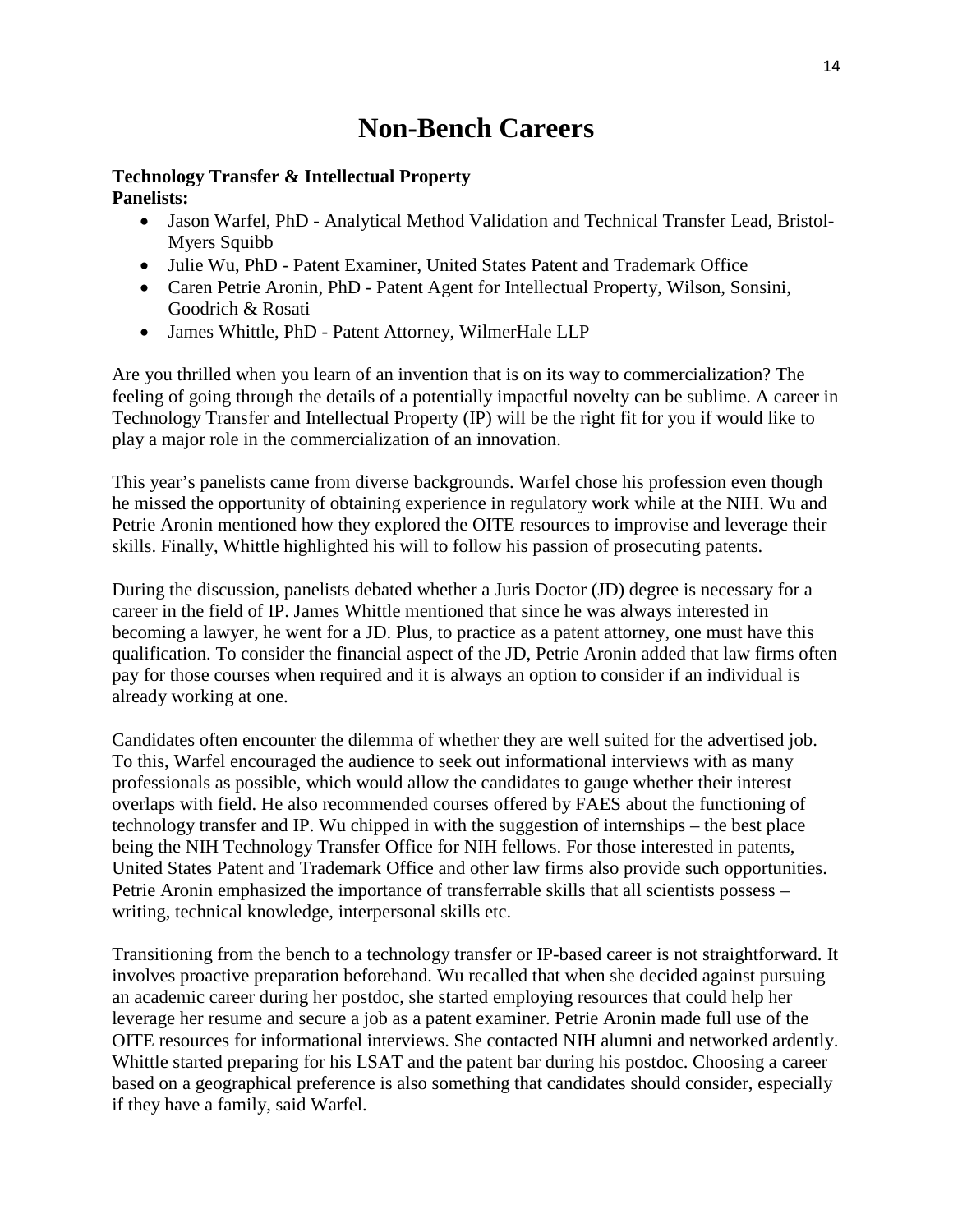All-in-all, the panelists agreed upon the fact that the postdoc tenure should be used as a platform for individuals to seek out the best career opportunities and simultaneously develop skills for the job they so desire. More importantly, exploring the OITE resources and networking with professionals in the field of interest are immensely valuable.

*Sayantan Chakraborty, PhD is a postdoctoral fellow at the NIA, NIH. He is seeking the connection between immune cell activation and its downstream response. He is also the editor for science communication, transition stories, and the idea generator for an online journal Club SciWri. Club SciWri is a group of science writers who focus on science communication and aim to strengthen the bridge between Science and Society.* 

#### **Science Administration Panelists:**

- Betsey Wagener, PhD Research Administrator, University of Arizona Cancer Center
- Rocio Benabentos, PhD Associate Program Director, HHMI Science Education Program at Florida International University
- Rayna Truelove, PhD Program Officer, Woodrow Wilson National Fellowship Foundation
- Nick Anthis, DPhil Program Officer, University of California, Office of the President

The science administration panel featured former NIH fellows that have pursued a career path in science management at universities and non-profit organizations. Interestingly, three out of four of the speakers have worked in the OITE office in one way or another, demonstrating the value in seeking opportunities outside the lab to round out your resume.

The panelists unanimously highlighted the importance of networking, especially by staying in touch with your previous mentors, via the occasional email. The speakers pointed out that your network is larger than you would think and can include friends, colleagues, mentors, and the added resource of these persons' networks. They also insisted on the importance of informational interviews as an essential networking tool.

They agreed that one of the most challenging transitions away from the bench is coming to terms with the possibility of no longer being an expert in your field, as you may work on a topic different from what you've trained for previously. Science administration requires you to be a constant learner because you read proposals from multiple fields. Additionally, because you work with others to meet submission deadlines, the work culture is very different, especially when it comes to time management and interpersonal skills.

Concerning work life balance, the panelists stressed the importance of being confident and asking for what is needed. A good supervisor will work with you to maintain that balance. All the panelists indicated that they enjoy a good work life balance, even though they might have to work outside normal business hours from time to time to meet a big deadline.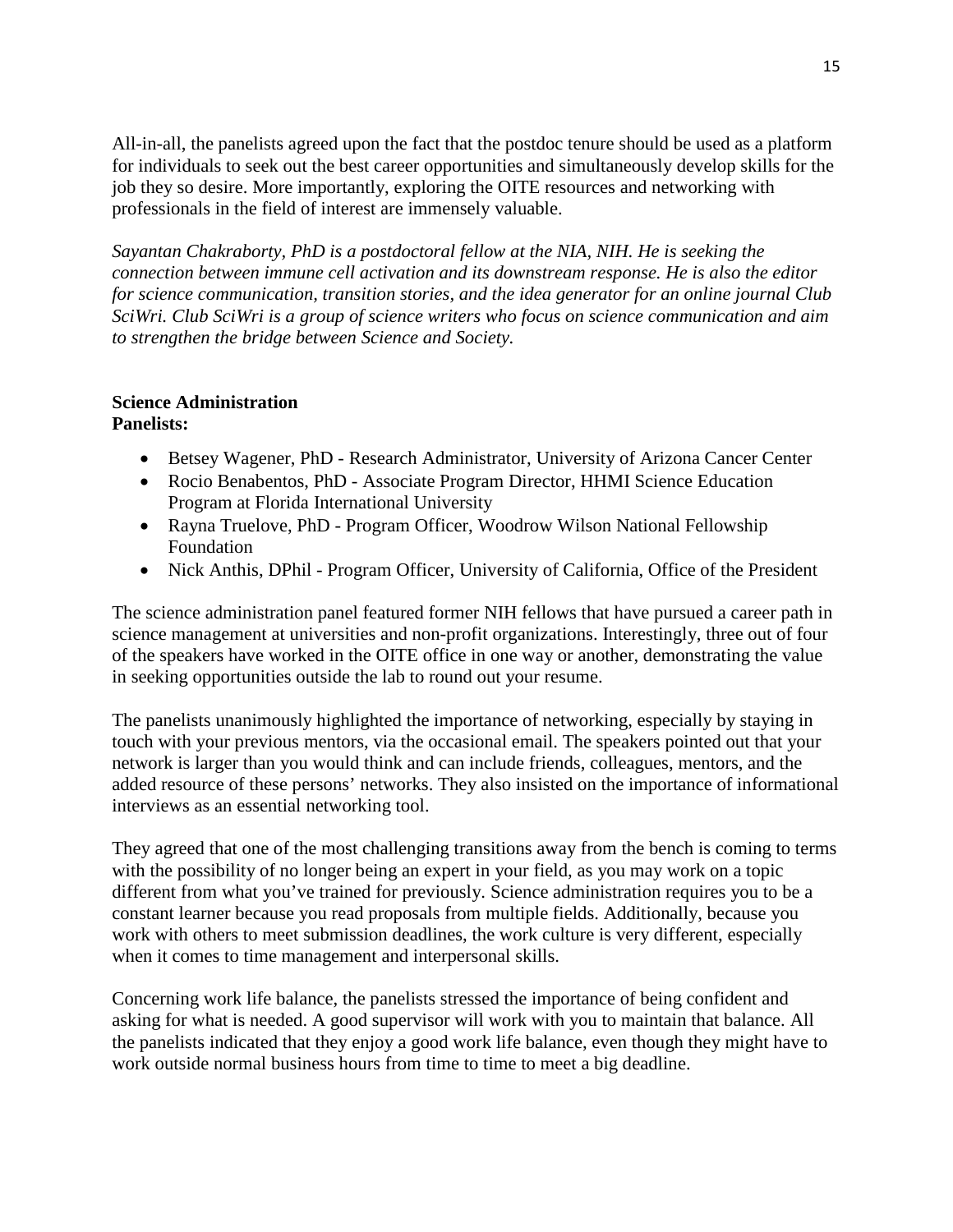Since many of these positions are found in universities, hiring of non-US citizens will be possible, but science administration positions within the US government will have more restrictions. If you are concerned about this, develop your networking skills and ask for informational interviews to discuss this topic with future potential employers.

You should also look at the broader implications of the side activities you've pursued during your research career. For example, running a journal club will show one's ability to organize meetings for a group to meet and discuss a specific topic. Try to emphasize the relevance of your activities, like how journal clubs provide education and communication opportunities for scientists. It also helps to closely examine the job description and line up what the employer wants with the skills you already have. When you work in a lab, you are a project manager, you order materials and you present your work at conferences. Also, remember to seek out other activities, like volunteering or writing to round out your resume. As demonstrated by this panel, the OITE office at the NIH can provide volunteer opportunities within their office or point you in the right direction for seeking out other prospects. Finally, all the panelists insisted on the importance of informational interviews as networking strategies to learn about these types of positions and thus find your next career.

*Jennifer Symonds, Ph.D., is currently a post-doctoral fellow at the NIDCR and her research focuses on Fibroblast Growth Factor Receptors in the developing salivary glands. She obtained her Ph.D. in Cancer Biology from the University of Colorado Anschutz Medical Campus*

#### **Federal Government Panelists:**

- Prince Awuah, PhD Biologist at Food and Drug Administration (FDA)
- Jue Chen, PhD Health Science Administrator/Program Director, NHLBI, NIH
- Ian Hutchins PhD, Data Scientist, Office of Portfolio Analysis, Division of Program Coordination, Planning and Strategic Initiatives, OD, NIH
- Marijke Koppenol-Raab PhD, Biomedical Life Scientist at Leidos supporting Congressionally Directed Medical Research Programs

Details, how to get a detail, and more on details – the main topic of discussion at the Careers in Federal Government panel was clear early on. While other useful strategies, such as networking and informational interviews were also emphasized, details were the stars of the hour when it came to landing and succeeding in a federal government career.

The panel consisted of four members, who represented a broad spectrum of careers in the federal government for scientists, all started as postdocs at the NIH. This allowed them to access career development support from NIH Office of Intramural Training & Education (OITE) and exposed them to a plethora of networking opportunities. Half of the panelists found their current position by doing a detail, while the other half credited networking for the success of their job search.

A detail is a federal government version of an internship that allows trainees and employees to gain experience and explore careers in a different federal office, typically in a career area away from the bench. Details can be part- or full time, and last anywhere from three months to a full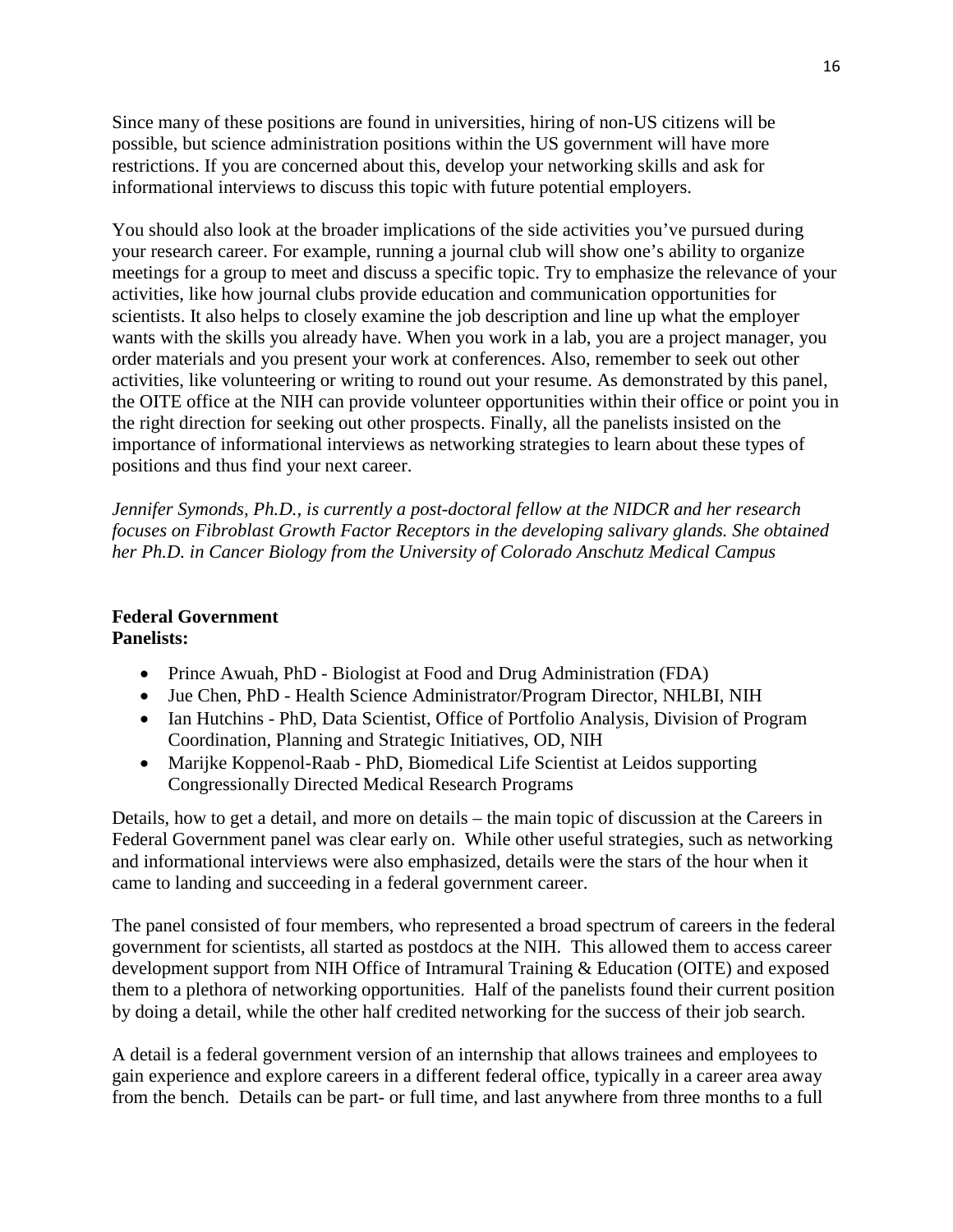year. While typically the PI continues to pay the detailee, it is possible to find a funded detail opportunity, albeit significantly more difficult. All the panelists stressed that doing a detail provides a postdoc with the best opportunity to transition to a non-bench federal science career. Often times, a little less than half of all the details lead to a permanent position. Even when they don't, they provide the detailees with relevant work experience for a competitive resume. It was agreed upon that the best time to do a detail is towards the end of a postdoc, ideally the year before one starts looking for the next position. Different tactics to find a detail were discussed in great length. The most common way is through networking and informational interviews, but there are also more formal ways, such as through official detail postings and the OITE. Panelists gave sound advice on getting your PI's permission to do a detail with an emphasis on the fact that permission is more readily given if the detail is part-time. Also, having an independent source of funding, such as Postdoctoral Research Associate Program (PRAT) fellowship, can really help. Transitional fellowships such as AAAS generally provide another great way to ease into federal government careers.

It was also pointed out that informational interviews are excellent career development tools with many benefits: not only does one get to learn more about prospective career path, but also to network and learn about possible detail and job opportunities. All the panelists highlighted the importance of networking when transitioning into a new career area.

Finally, the skills necessary to be successful in a federal government career were discussed, and it was agreed that most postdocs already possess appropriate skills developed through their research career, the so-called transferable skills. Also, lots of training for new employees is available at the federal movement, and any lacking skills could be learned and developed. Overall, the participants encouraged the audience to try and ask themselves what they are looking for, to start preparing for it early on, and to network a lot for a successful transition.

*Tatjana Atanasijevic obtained her PhD in Nuclear Science & Engineering from Massachusetts Institute of Technology, where she worked on design and development of calcium-sensitive contrast agents for functional magnetic resonance imaging. Currently she is a research fellow at NINDS in the Laboratory of Functional and Molecular Imaging where she focuses on less invasive manganese delivery methods to the brain*.

# **Science Education & Outreach Panelists:**

- Catherine Swanwick, PhD Chief Executive Officer, Catilli Games, and Teacher at Fauquier High School
- Madeline Sofia, PhD Science Reporter, National Public Radio (NPR)
- Michael T. Kim, PhD Physics Teacher, Wooton High School
- Julie Louie, MA Exhibition Designer, Smithsonian Institution, National Museum of Natural History

"Overqualified" is the nickname given cynically by fellow teachers to Swanwick, who finds herself having to explain why someone with a PhD would teach high school science. Her overwhelming passion for teaching and communicating science led her from being an NIH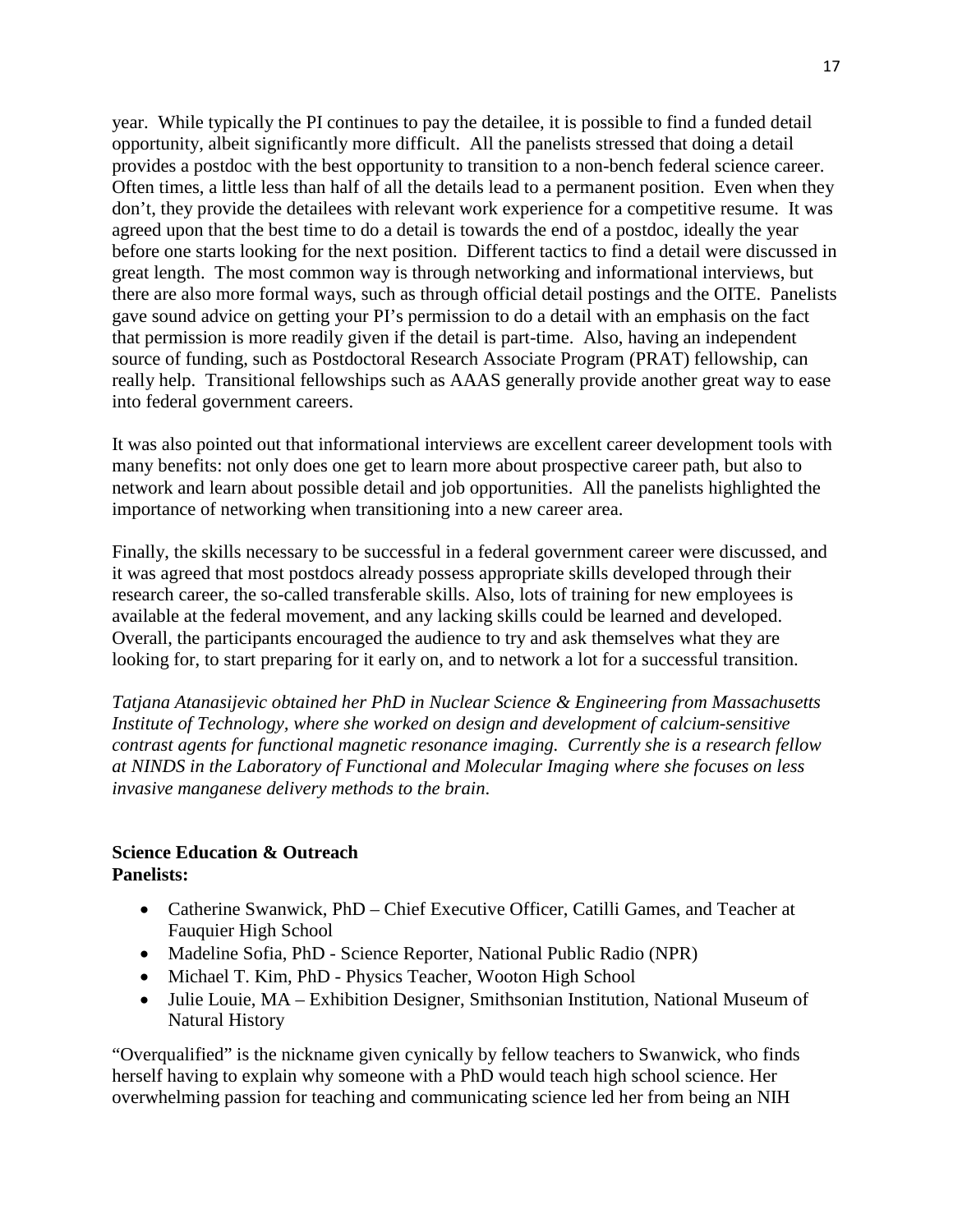postdoc to becoming a full time high school teacher and CEO of her own educational board game design company. The other three panelists are driven by the same amount of passion for communicating science to the public, whether through museum exhibits, radio journalism, or being a school teacher.

The path to a science outreach job often begins with a volunteer opportunity to gain experience. Sofia, a science reporter for the National Public Radio (NPR), started out with science podcasts during graduate school. Julia Louie, an exhibition designer, volunteered at the National Museum of Natural History during her postbac at the NIH. What started out as a hobby eventually became a career when they realized they were getting more satisfaction from their volunteering activities than from their day jobs.

The different types of science education/outreach have different desired outcomes and thus, different challenges. Kim, a high school physics teacher, wants to teach his students much more than just physics, chemistry, and biology. He wants to show students that beyond their AP tests, science is relevant to their lives and hopes that this would eventually translate into a lifelong curiosity for science. While he gets to interact for several hours a week with his students, the average visitor to the Museum of Natural History spends about only ten minutes on an exhibit. Consequently, exhibits are designed not to teach, but to let the visitors explore and give them the resources to find out more on their own. For an even shorter experience with the target audience, a science story on NPR runs on average for just a few minutes. Radio journalists need strong story telling skills to distill a journal article down to an engaging sound bite that the average listener can understand and find interesting. Sofia from NPR said that while it is uncomfortable at first, you learn that "you can and have to leave information out" otherwise no one will get the story.

All the panelists agreed that strong presentation skills are a must. Whether it is dealing with difficult parents, teaching science in a classroom, or recording a story for NPR, making things as simple as possible is invaluable. Swanwick recommended using the NIH training resources (volunteering for the editorial board, writing, or even mentoring a high school summer student) to brush up on communication skills. The panelists also agreed that "being able to wear a lot of different hats" is another useful skill. When you build a museum exhibit, you must draw the plans, design and source for materials, write the text, and take on all the different jobs an exhibit needs from start to finish. When you produce a radio story, you should read the press release, call the scientists, write the script, work with the editor to make sure there is no jargon, build the accompanying gifs, videos, photos that go with the story online, record the story, and then finally do some of the audio engineering. Rather than the depth of knowledge that academic science requires, some of these jobs require you to be a "skimmer rather than a diver", where being a jack of all trades is more valuable.

It was not difficult for each of the four panelists to leave their research career behind because they were so passionate about their respective pursuits. However, Sofia of NPR stressed that scientists need to learn how to communicate their science better and they do not necessarily need to leave the bench to do it. She helps run "Joe's Big Idea", a nationwide outreach program that trains scientists to become better communicators, and gives them the resources to network or run science cafes in their local areas. Whether you are "overqualified" or not, science education and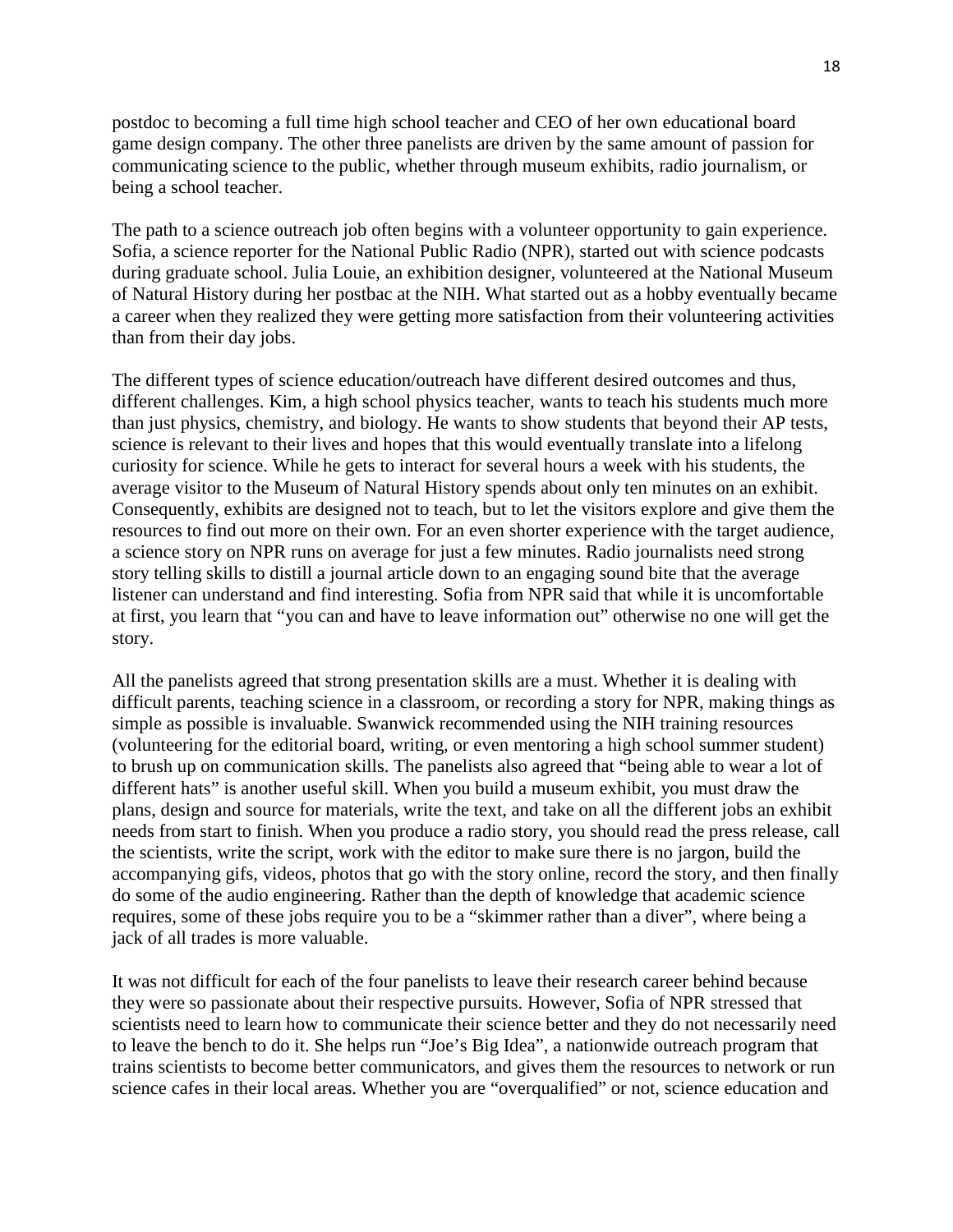outreach is a diverse field with many interesting jobs that can provide a rewarding career for those passionate about it.

*Huimin Chen is a postdoctoral fellow in the Laboratory of Receptor Biology and Gene Expression. She received her Ph.D. in Applied Physics from Cornell University, and is currently trying to develop a tool for site-specific perturbation of alternative splicing.*

#### **Science Policy & Advocacy Panelists:**

- Greg Frank, PhD Director, Infectious Disease Policy at Biotechnology Innovation **Organization**
- Stephanie Mok, PhD Policy Analyst at the Office of Information and Regulatory Affairs, within the Office of Management and Budget, Executive Office of the President
- Kevin Ramkissoon, PhD Health Science Policy Analyst, Office of Science Policy, OD, NIH
- Anna Burkhart Sadusky, PhD Director, Regulatory Science and Policy at American Association for Cancer Research

Have you ever wondered how to make a difference within the scientific community without having to lift a pipette? Do you wish to use your scientific expertise to impact the outcome of future regulations and/or public communication? If so, a career in science policy may suit you. Science policy can be broadly defined as a career bridging the field of scientific research to public knowledge and making recommendations for changes in statute which may dictate future law. Clearly, science policy exists as a multitude of careers under one label. This was evident at the science policy and advocacy expert panel, with panelists representing policy within nonprofit associations, government, and industry.

Sadusky described her current position as a liaison to government agencies, non-profits, and the public on issues relating to cancer research and discovery. If an issue is gaining interest, she becomes a resource for the American Association for Cancer Research base relative to that subject. This job therefore, requires a strong background in the sciences to understand the current research and to determine the outlook and level of interest generated from the FDA and industry toward each new finding.

Science policy in the government is significantly driven by federal regulations in healthcare and science research sectors. Some policy analysts within the government spend time evaluating the scientific literature to ensure regulations are based on evidence-based research and public health need. Mok oversees federal regulations across a wide-range of health and science topics including drugs, devices, biologics, biosecurity, clinical research, and reporting. Ramkissoon also works in the field of government policy and said that there is "no typical day" in government policy, he mentions that the job includes providing recommendations on policy, determining how the policy will impact the scientific community, and rapidly changing focus based on current events.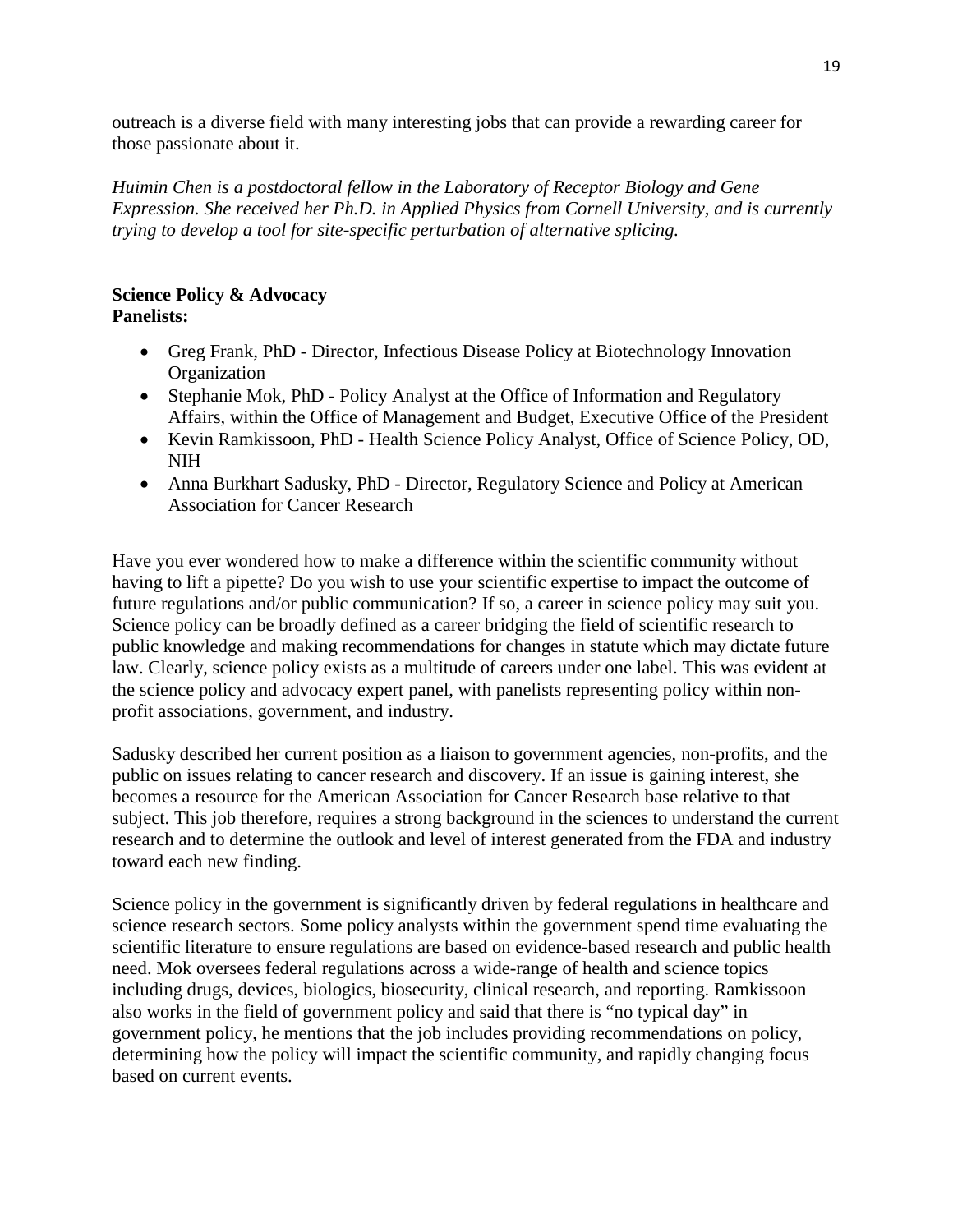Representing the policy side of smaller biopharmaceutical companies, Frank's work focuses mainly on policy subjects such as antimicrobial resistance (AMR) and vaccines. Within this type of policy, the goal is to ensure consensus on the representation of the written policy as well as engaging with the FDA, NIH, and other federal agencies to advance key AMR and vaccine polices. In addition to a scientific background, Frank emphasizes that skills such as effective researching and quick reactions, often obtained in graduate and postdoctoral environments, are essential to be successful in a policy career. Frank also highlighted the importance of communication with members, as consensus building is key in science policy.

Although each of the panelists represented a different section of science policy, all had similar advice on how to transition into this career from the bench. Having moderated the science policy panel in a previous OITE career symposium, both Ramkissoon and Frank suggested getting involved in extracurricular activities. Practicing writing skills, for scientific and lay audiences, was indicated as being greatly important by all panelists. Mok and Sadusky recommended finding ways to broaden knowledge about different areas of research and determine their big picture impacts. Each of these attributes will result in a strong science policy candidate.

*Abbey D. Zuehlke, PhD, is a Postdoctoral Fellow within the Urologic Oncology Branch of the National Cancer Institute. Zuehlke works in Len Neckers' lab and her current research focuses on the molecular chaperone Hsp90 and its role in oncogenesis. She received her Ph.D. at the University of Idaho studying the role of co-chaperone proteins in the regulation of Hsp90 function.*

# **Writing & Communication Panelists:**

- Nicole Hunt, PhD Senior Medical Writer, Citizenship LLC
- Mac (James) McGuire, PhD Medical Writing Manager, Cardinal Health
- David Mellert, PhD, PMP Senior Scientific Writer at The Jackson Laboratory
- Lindsey Pujanandez, PhD Associate Editor, Science Translational Medicine

"I remember adapting to describing unfamiliar data and summarizing it in less than an hour to a superior. It felt like a sink or swim situation. The writing can be taught on the job, but not your analytical thinking," said McGuire.

Throughout the discussion, critical, structured, and fast thinking were constantly highlighted as essential skills one needs in science communication. The good news is, "Critical thinking is what we are all trained in," said Pujanandez.

Except for editing science journals, a postdoctoral training is not necessary, especially if your portfolio highlights your capabilities, such as a blog or previous experience in scientific communication. However, all four panelists urged not to dismiss your postdoctoral training. "Your writing may not dramatically change, but postdoctoral training helps improve your thinking", explains McGuire. "As a scientific writer, you need to be able to think like a grant writer or reviewer, and a postdoc helps you hone these skills", said Mellert.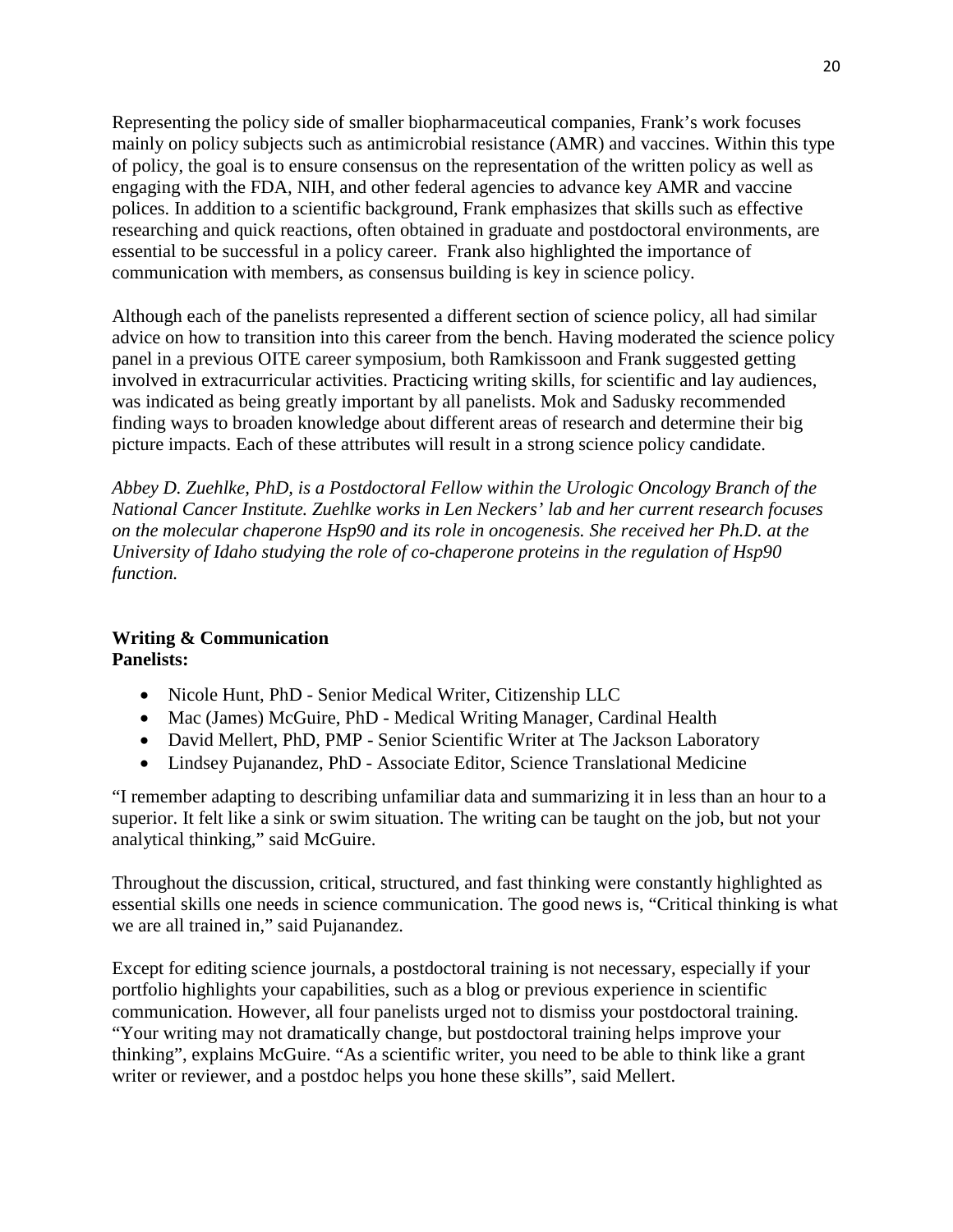Despite reassurance, the job search process for a non-bench field can be daunting, and the panelists warn that it might take longer than anticipated. Using networking platforms like LinkedIn is an efficient way of advertising your skills. "If you leave a phone number, recruiters will contact you through LinkedIn," explains Hunt, who found her first job after her NIH fellowship through a recruiter. However, the consensus was that once your foot is in the door, promotion and transition between similar positions in science communication are generally quick. Indeed, while science communication includes several forms, from the more structured regulatory writing that McGuire or Hunt perform to the wide range of editing grants and manuscripts that Mellert and Pujanandez tackle, their respective skills are transferrable. After spending several years in pharmaceutical companies as a medical writer, Hunt has even started a freelance writing business, where she anticipates covering a wide range of writing, including scientific, inspirational, as well as scripting property management documents.

What's a good way to approach this path? The panelists suggest highlighting your transferrable skills on your résumé – such as interpersonal skills, developing new protocols, etc. A scientist's arsenal is rich in these and are directly applicable to non-bench careers. "Future employers should realize your tangible assets and the candidate must demonstrate their value", says Pujanandez. While you may not possess the exact experience described, job descriptions shouldn't be taken too literally. "Obviously, don't misrepresent yourself, but also learn to loosen up the restrictions you set on yourself", adds McGuire. Practically, bringing your publications, grants and manuscripts to interviews can be a good way of showcasing yourself.

Ultimately, all forms of science communication are about storytelling, that's what the audience connects to. "Think about how you would explain your research, or a scientific subject to your grandparents," joked McGuire. Identifying your target audience and distilling down complex concepts to easily digestible ones is fundamental to communication. "Develop the need to see the big picture of the science you want to relay," advices Hunt. Understanding how scientific research comes full circle and the real-life impact it has on people is a good way of remembering that. A final unanimous advice the panelists gave was that the best form of writing is collaborative. Just like in our research, an accurate way of improving skills is to be open to feedback and criticism, especially from colleagues with different areas of expertise.

*Caeul Lim, PhD., is an IRTA visiting postdoctoral fellow. She received her PhD in Biological Sciences in Public Health from Harvard University in May 2016, trained in malaria parasitology. She is currently pursuing research in malaria parasite and vector interaction and vector immunology.*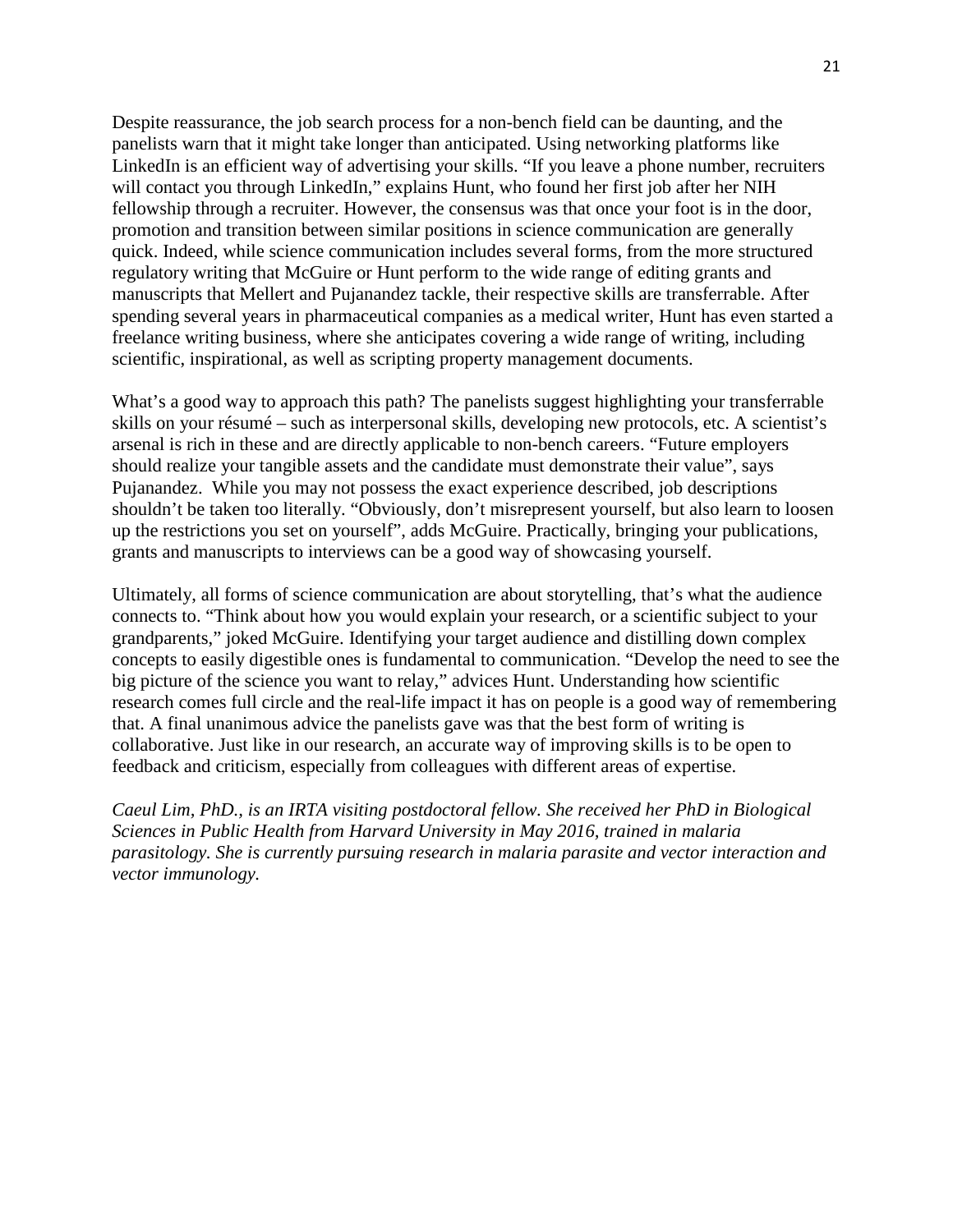# **Bonus Panels**

### **Options for Clinicians Panelists:**

- Antonio T. Fojo, MD/PhD Professor of Medicine, College of Physicians and Surgeons, Columbia University, and Co-Director, Adrenal Center, Department of Medicine, Division of Hematology/Oncology, Columbia University Medical Center
- Tiffany M. Powell-Wiley, MD/MPH Stadtman Tenure-track Investigator, Cardiovascular and Pulmonary Branch, Division of Intramural Research, National Heart, Lung and Blood Institute (NHLBI), NIH
- Meghna Alimchandani, MD Branch Chief, Pharmacovigilance in the Division of Epidemiology, Office of Biostatistics and Epidemiology, Center for Biologics Evaluation and Research (CBER), FDA
- Lee-Jah Chang, MD Director, Clinical Sciences, Sanofi Pasteur, Swiftwater, PA

Life is defined by our choices, and medicine is certainly a life-defining choice. From there, what's next? The formative stages of the panelists' careers occured at the NIH, with opportunities for advancement in academia, industry, and government. Each panelist emphasized the role that mentoring had in shaping their own careers. "When you find mentors who are selfless in their support of you… you want to foster and maintain those relationships." said Powell-Wiley.

"The NIH is a great place to train. You're in an excellent position to receive excellent training." said Fojo while emphasizing to the audience that what you're doing now matters as you accumulate experience. He built a career at the NIH, spending 32 years at the NCI, as the program director for the Medical Oncology Fellowship Program for eight years before becoming a professor at Columbia University, New York.

Powell-Wiley began her training in the NIH Clinical Research Training Program and returned to the NHLBI in 2011 as an assistant clinical investigator. Her internal medicine training at Brigham and Women's Hospital and cardiology fellowship at the University of Texas Southwestern Medical Center nurtured an interest in epidemiologic and community-based research with a particular focus on obesity in cardiovascular disease prevention for populations most impacted by health disparities. She was recently promoted as a Stadtman Tenure-track Investigator at NHLBI where she leads the Social Determinants of Obesity and Cardiovascular Risk Laboratory.

A short-term training experience at the FDA opened up a previously unforseen career path for Almchandani during her time as a clinical research fellow at NCI. In her current position, she directs the Pharmacovigilance Branch at the FDA Office of Biostatistics and Epidemiology, which is tasked with monitoring market drug safety. The FDA provided coursework and other resources to build upon her medical knowledge base and ease her transition into the agency. When describing how her job fits into a clinician's skill set, Alimchandani said, "… what I like is the writing aspect of it [the FDA]… and bringing new treatments to patients. It's very exciting to be a part of the process."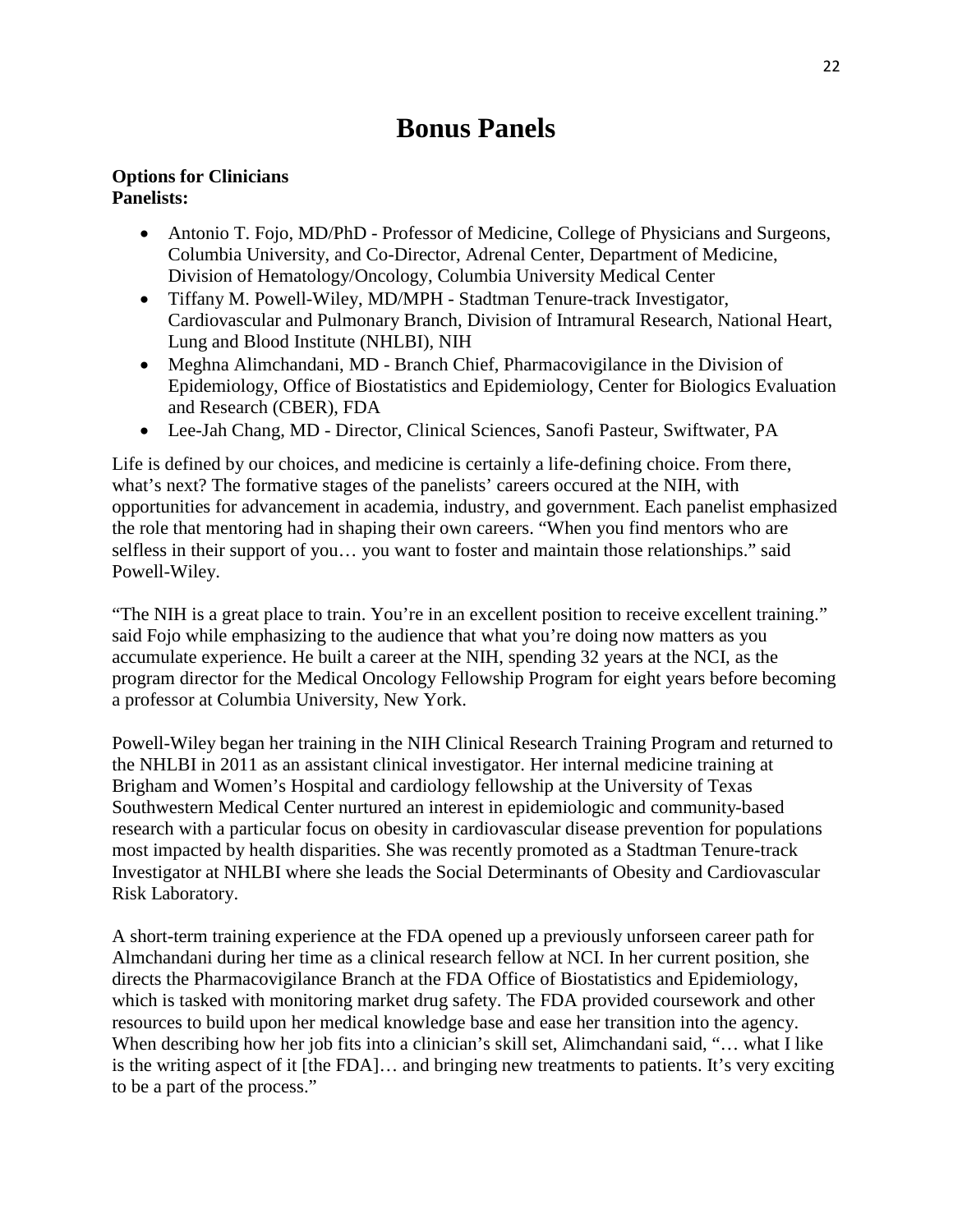Highlighting the difficulty of breaking into industry as a clinician, Chang encouraged the audience to apply and interview broadly. With experience running vaccine studies at the Vaccine Research Center (VRC) with NIAID, he found a welcoming atmosphere at at the international pharmaceutical company Sanofi Pasteur, where he is the Clinical Team Leader for six vaccine programs. A background in the operational aspects of clinical research at the VRC provided a stepping stone for his industry entrance. Chang now finds himself applying his medical skills in clinical development strategy, traveling abroad on a regular basis. Chang said "You are what you imagine yourself to be… The possibilities are endless" while encouraging the audience to envision how their own interests inform their career aspirations.

At different stages of their careers, one thing was clear: the NIH had played an integral part in shaping the panelists' career paths. With a myriad of fellowship programs available to clinicians in the intramural research program, opportunity is always out there for those who seek it.

*Alec Calac graduated from the University of Arizona with a B.S. in Neuroscience and Cognitive Sciences. He is a postbac IRTA in the National Institute of Neurological Disorders and Stroke (NINDS).*

# **Building an Online Presence for the Job Search**

**Presenter**: Anthony Williams, PhD - Scientist, National Center for Computation Toxicology, EPA

20th Annual NIEHS Biomedical Career Symposium – EPA Campus

In the age of the internet, an online presence can be the perfect accessory to a resume or curriculum vitae. Dr. Antony Williams (U.S. EPA) gave an instructional talk focused on the free tools that are available for building this presence. He noted that human resources departments will examine these profiles as part of the vetting process. Williams discussed the tools available and noted which he felt were the most valuable.

As researchers, disseminating work is crucial for reaching an audience beyond one's lab or institution. Typically, this occurs via publications or conference presentations. However, Williams referenced disappointing statistics on the number of times an academic journal article is cited, and conference presentations often reach a limited audience. Two tools available are ResearchGate and SlideShare. ResearchGate furnishes the ability to share pre-print versions of manuscripts (publisher and licensing rights pending), open access manuscripts, presentations, and data files. SlideShare is a resource for sharing presentation slides, documents, videos, and infographics; view Williams' own profile with the slides from this workshop via slideshare.net/antonywilliams. Both tools lead to a wider audience, more citations, and direct feedback from viewers.

Social media is also a great tool for networking and sharing work or ideas. From Twitter to LinkedIn, wider audiences and new connections are one click away. Connections made on these platforms lead to academic banter and discussion, self-promotion via endorsements, scientific collaborations, and even job opportunities. Academic journals have begun making digital prints